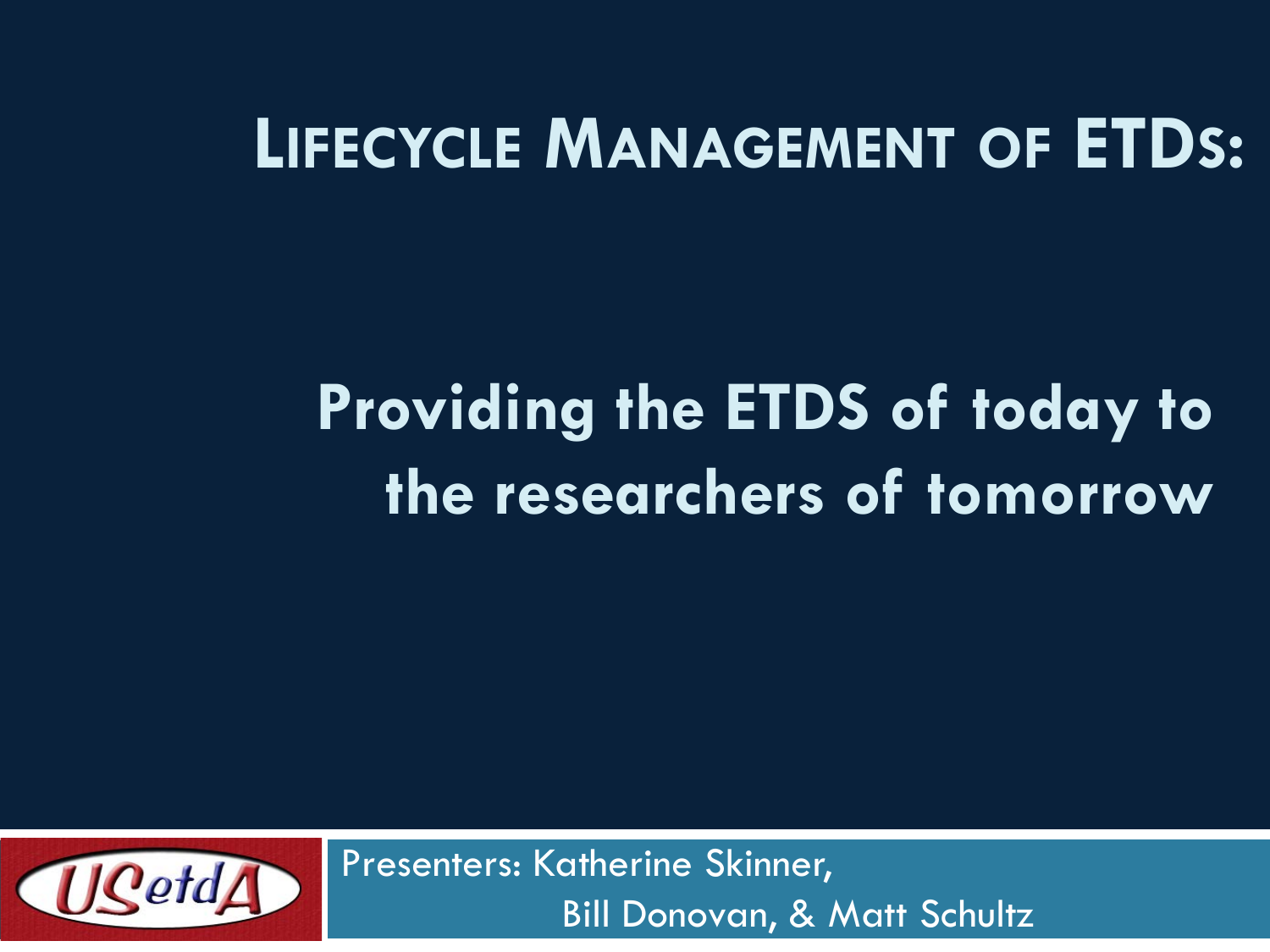### Agenda

- $\Box$  Introduction and Project Overview
- Guidance Documents Overview
	- **Options for ETD Programs**
	- Implementing ETD Programs Roles & Responsibilities
	- **E** Formats, Complex Content Objects, and Format Migration Scenarios for ETDs
	- Metadata & Lifecycle Event Record-Keeping for ETDs
	- Collecting Usage Metrics & Demonstrations of Value for ETD Programs
	- **ETD Program Cost Estimation and Planning**
	- **□** Access Levels and Embargoes of ETDs
	- **ETD Copyright Issues and Fair Use**
- □ Lifecycle Management Tools
- □ Summary and Future Plans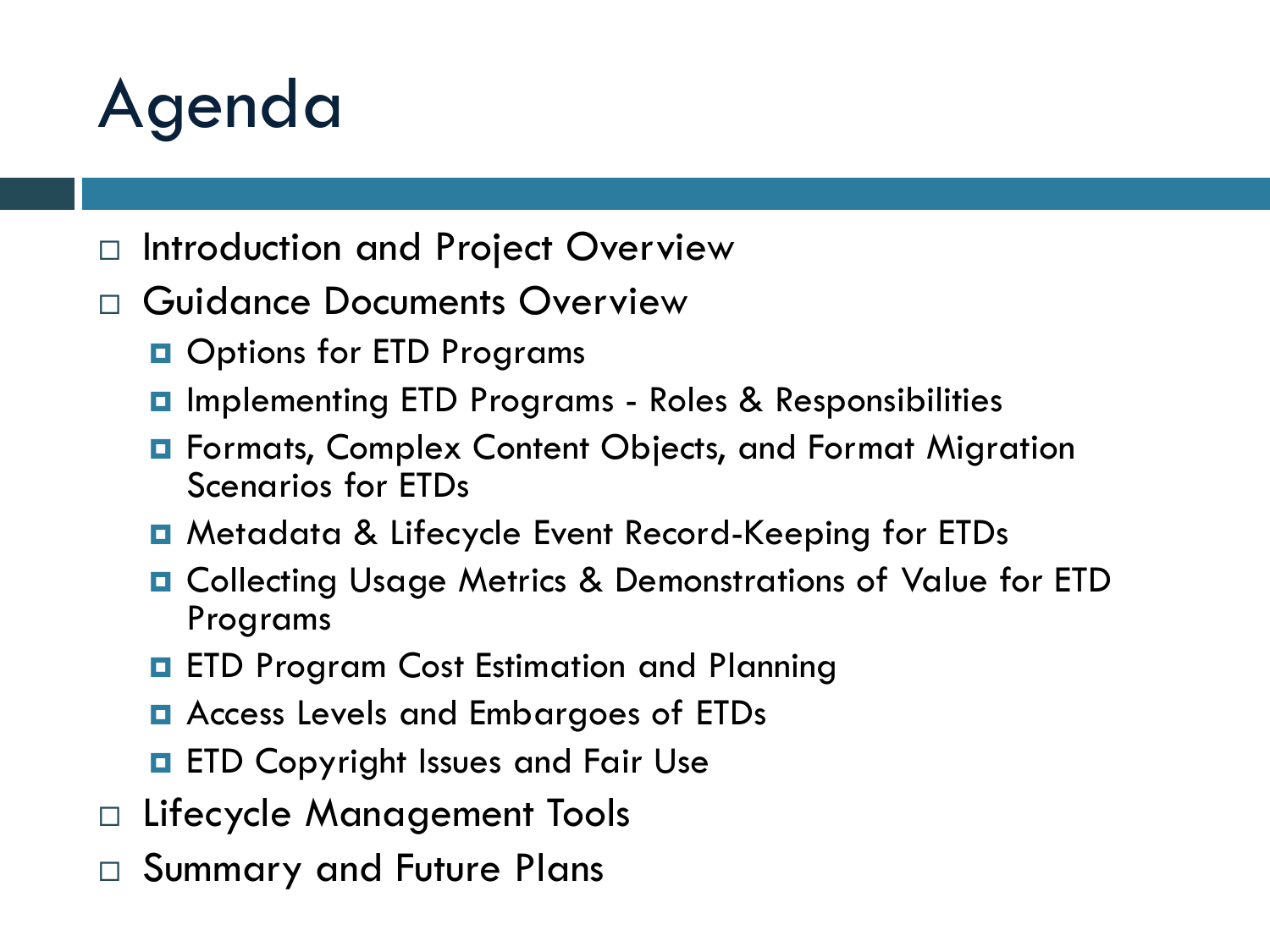# Why ETDs?



#### **The Calf-Path** by Sam Walter Foss

One day, through the primeval wood, A calf walked home, as good calves should; But made a trail all bent askew, A crooked trail, as all calves do.

Since then three hundred years have fled, And, I infer, the calf is dead. But still he left behind his trail, And thereby hangs my moral tale.

The trail was taken up next day By a lone dog that passed that way; And then a wise bellwether sheep Pursued the trail o'er vale and steep, And drew the flock behind him, too, As good bellwethers always do.

And from that day, o'er hill and glade, Through those old woods a path was made, And many men wound in and out, And dodged and turned and bent about, And uttered words of righteous wrath Because 'twas such a crooked path; But still they followed — do not laugh — The first migrations of that calf…

…A hundred thousand men were led By one calf near three centuries dead. They follow still his crooked way, And lose one hundred years a day, For thus such reverence is lent To well-established precedent.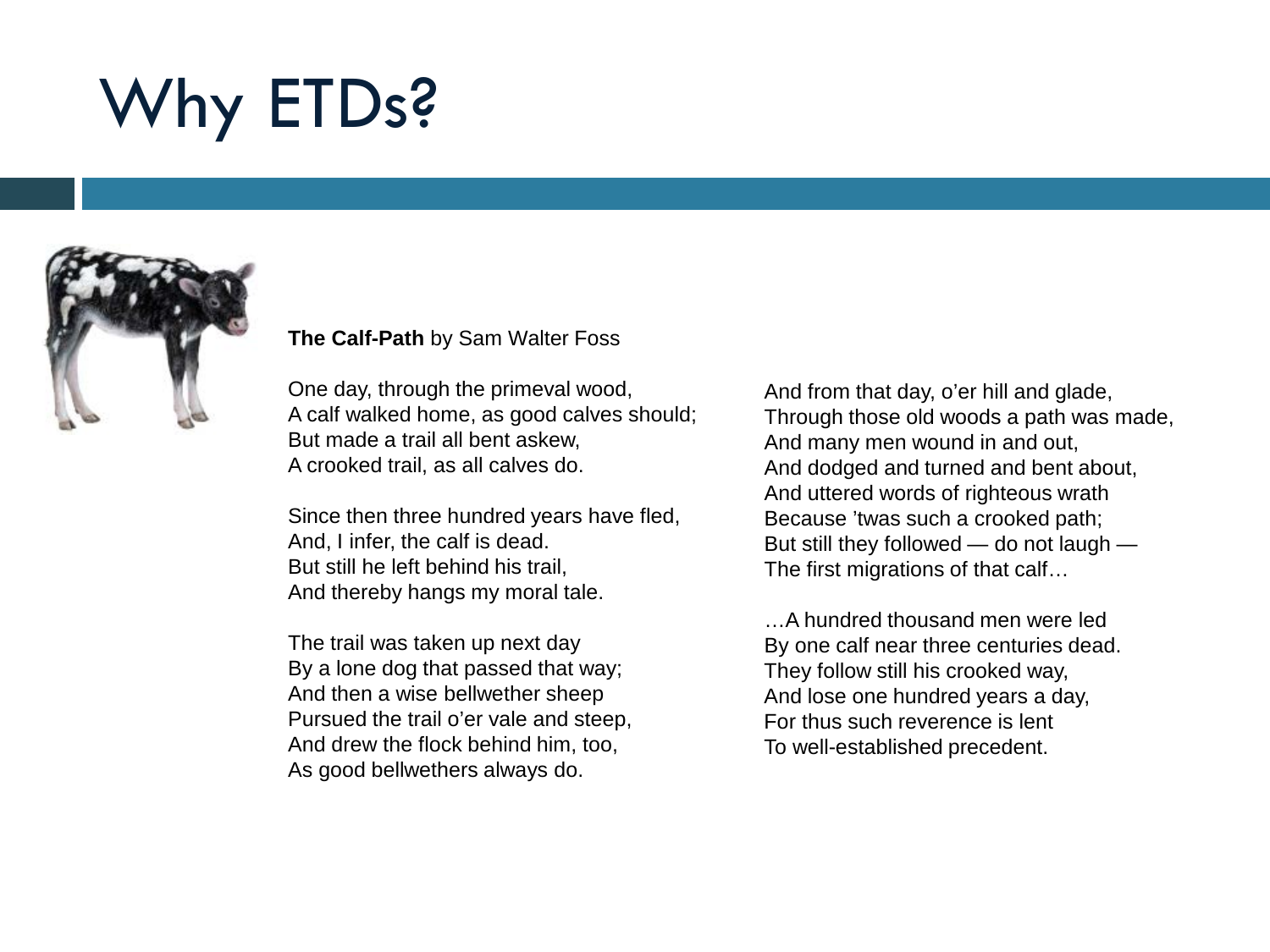### Project Overview



- □ Project Name: Lifecycle Management of ETDs
- □ IMLS National Leadership Grant
	- Duration: October 2011 September 2013
- □ Project Objective
	- **O** To promote best curatorial practices and to increase the capacity of academic libraries to reliably preserve ETDs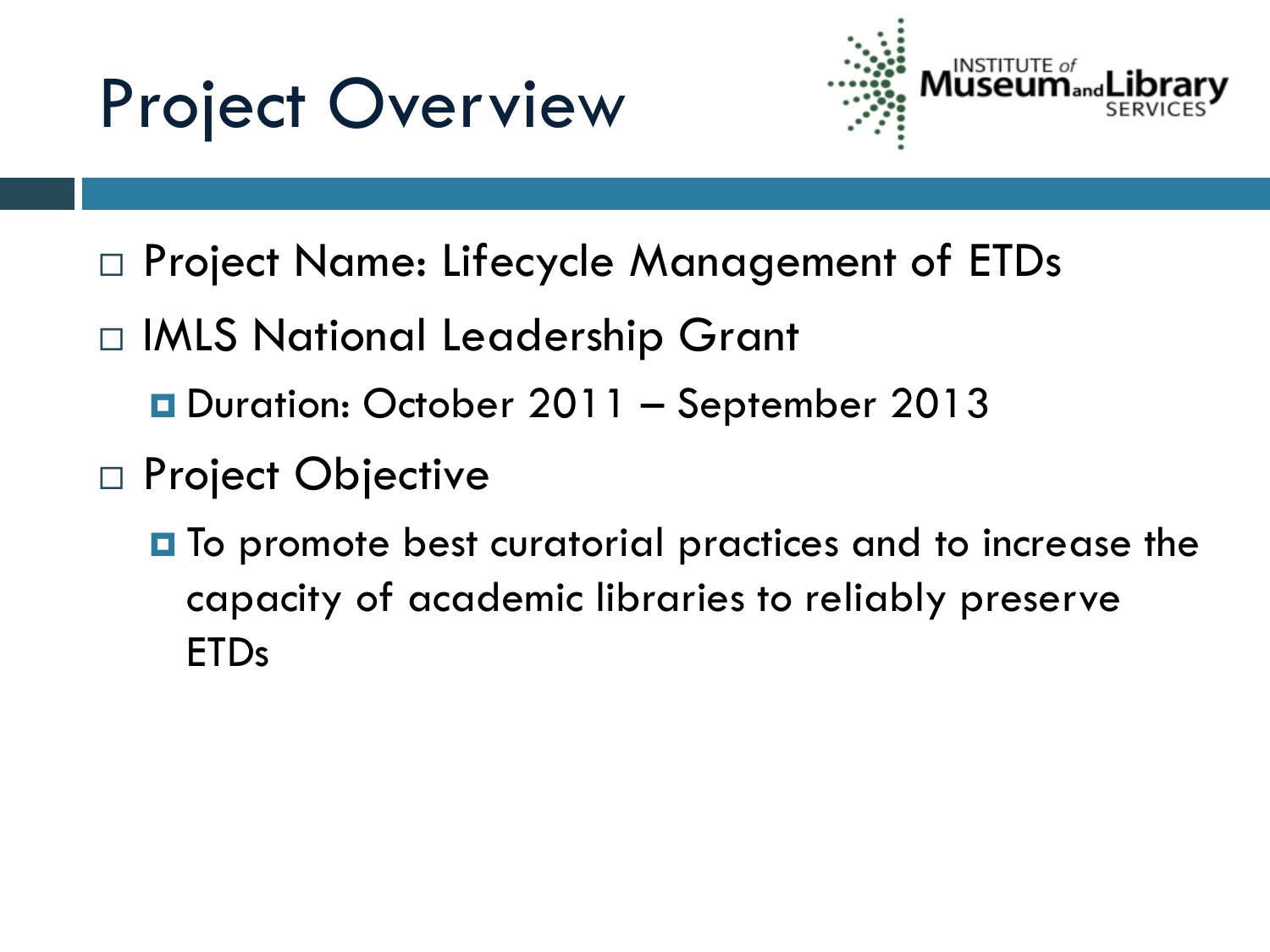## Project Partners

- University of North Texas
- □ Educopia
- MetaArchive
- Virginia Tech
- NDLTD
- Boston College
- □ Rice University
- □ Indiana State University
- □ Penn State University
- University of Arizona

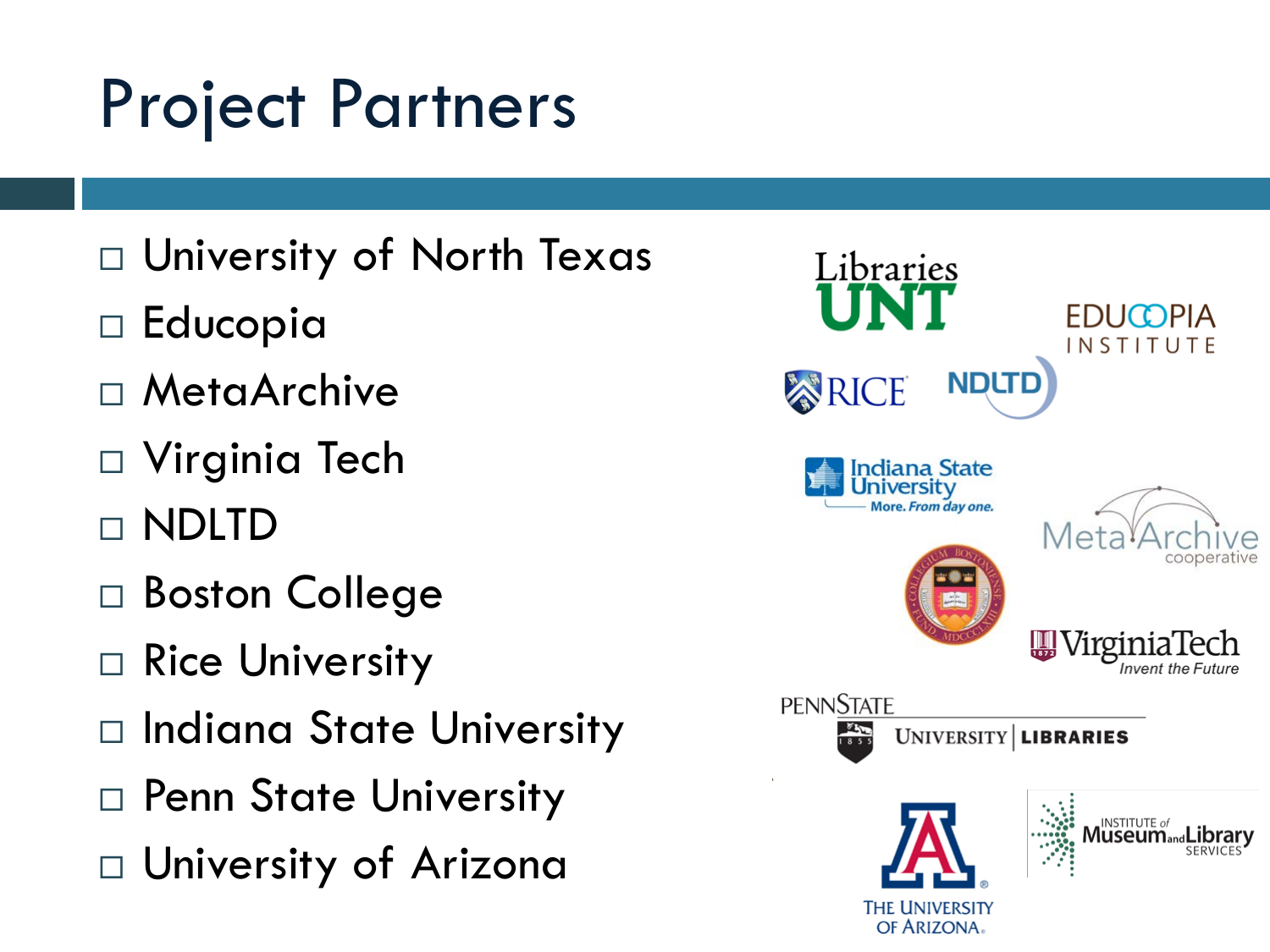### Project Activities and Products

- Guidance Documents for Lifecycle Management of ETDs
- Lifecycle Management Tools
- Educational Materials
- Workshop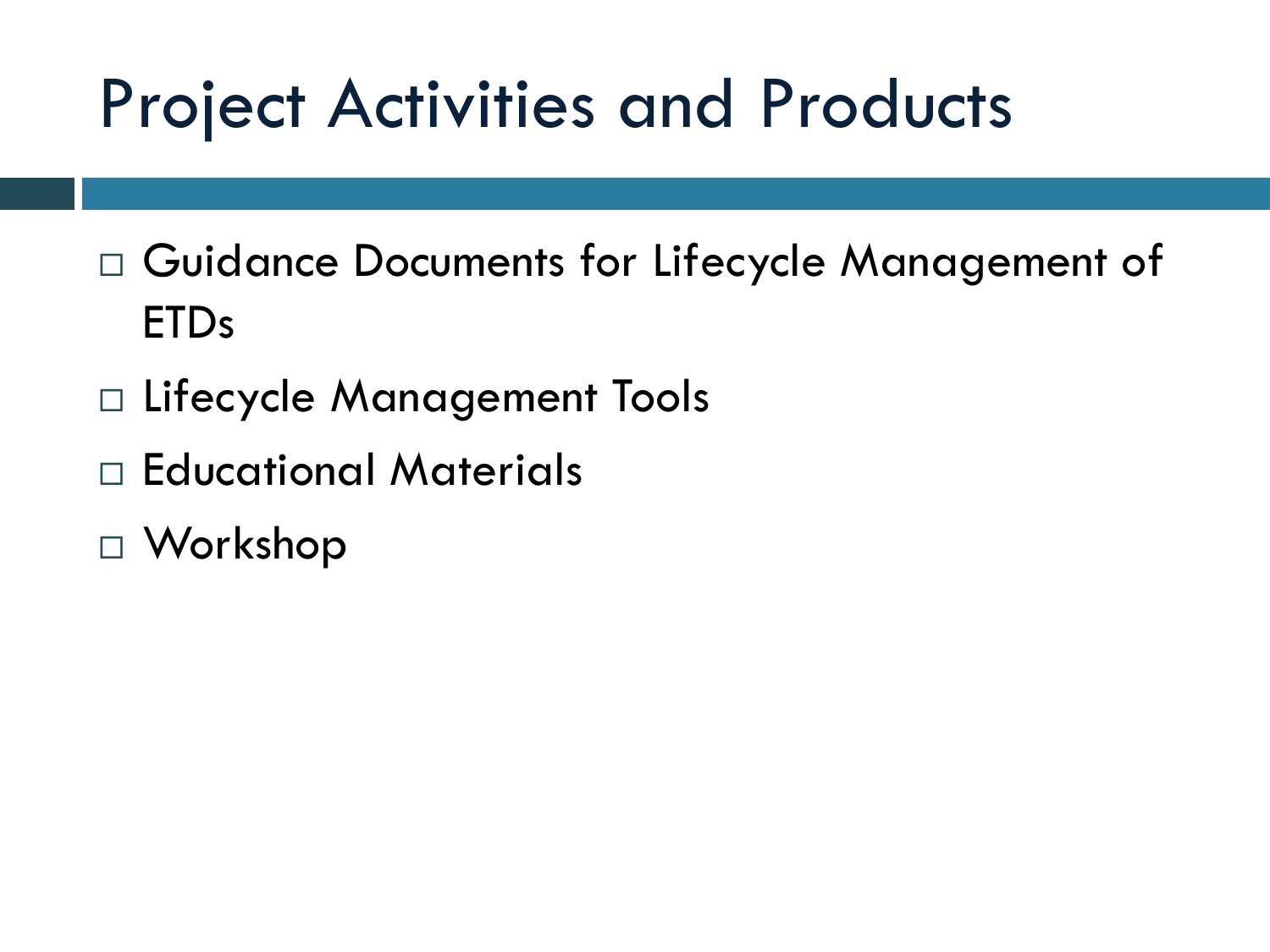

### Guidance Documents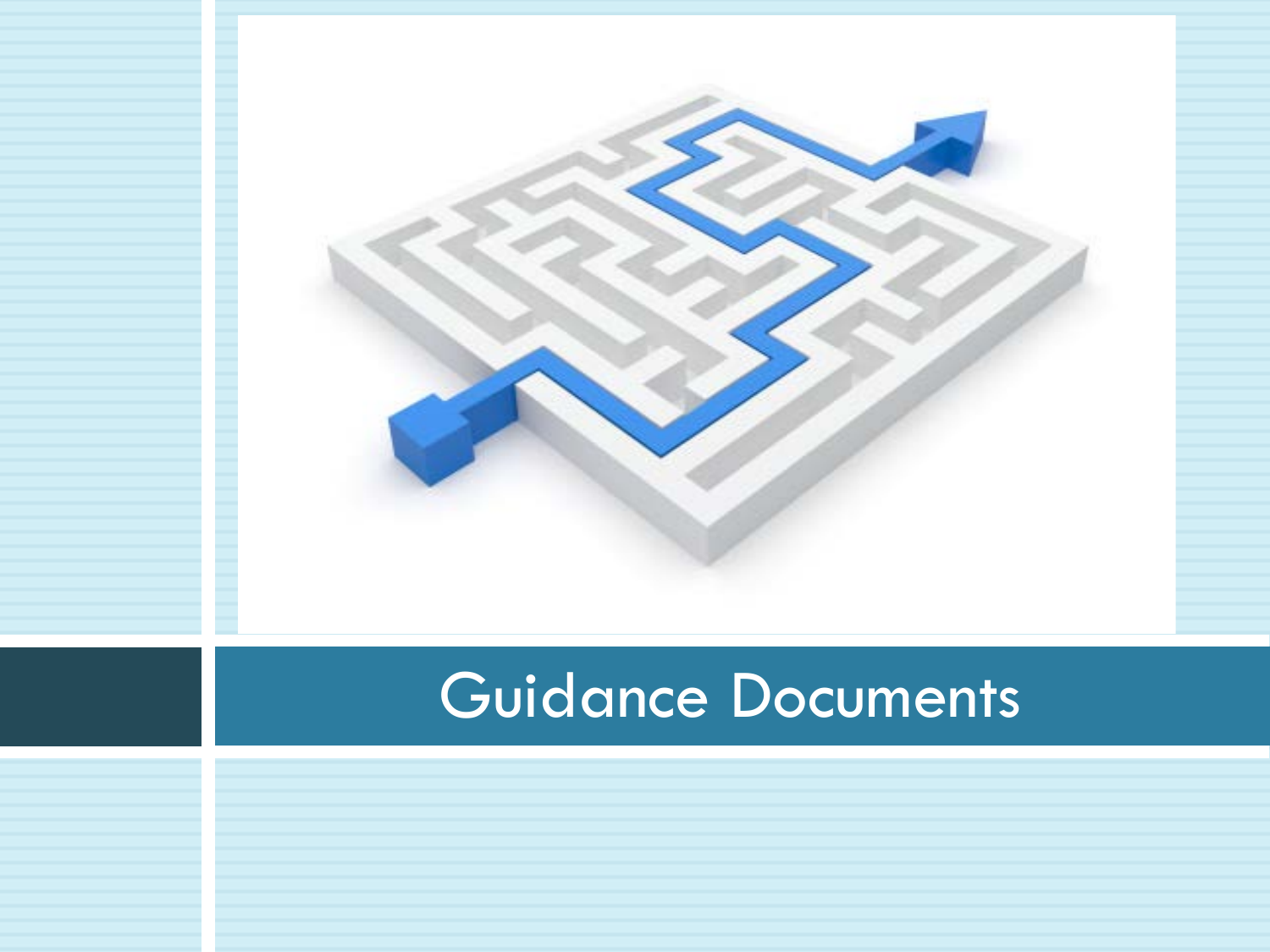### "Lifecycle management"

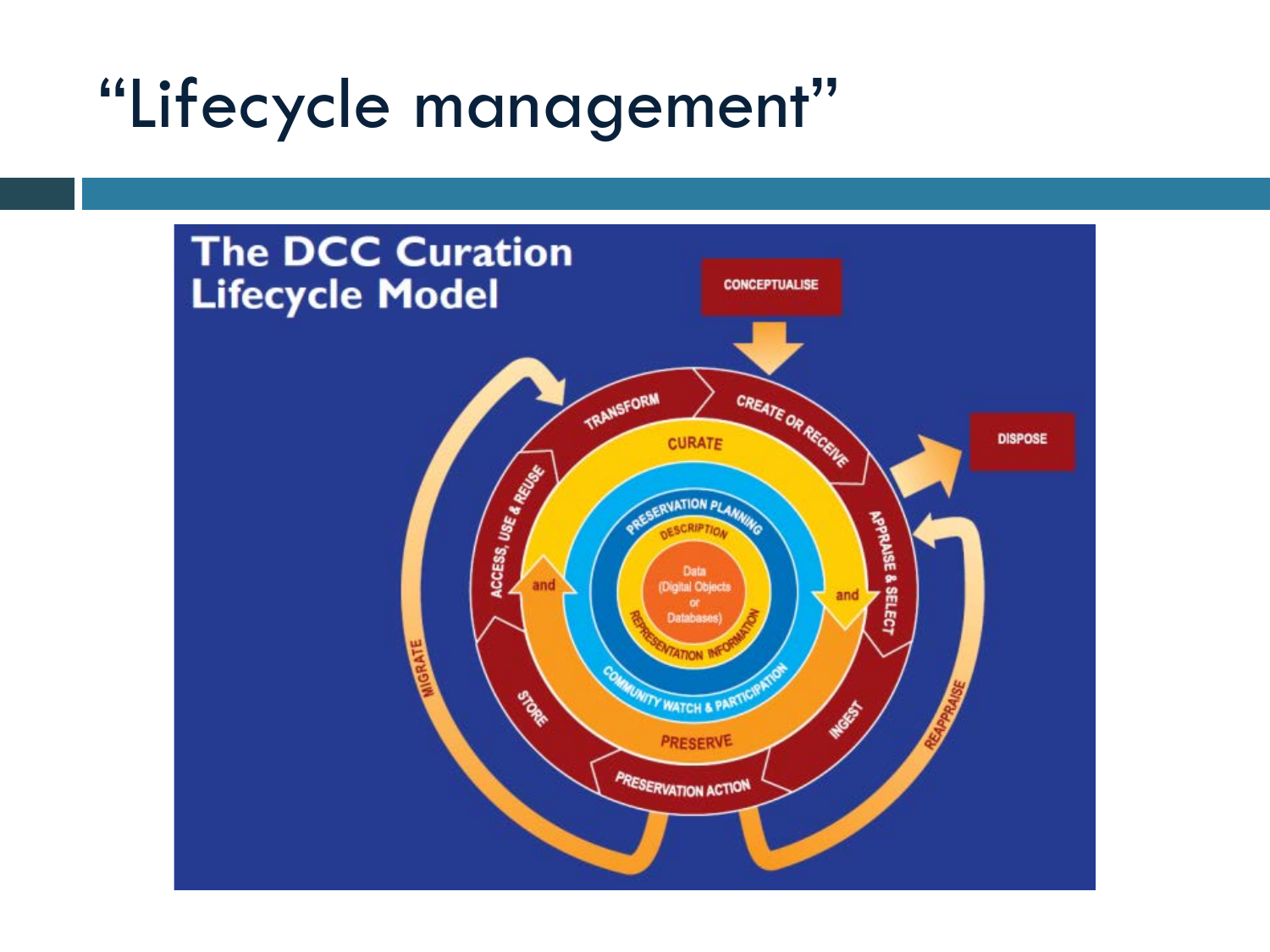### Introduction to ETDs

Principal Investigator: Katherine Skinner [katherine.skinner@metaarchive.org](mailto:katherine.skinner@metaarchive.org)

> Project Manager: Matt Schultz [matt.schultz@metaarchive.org](mailto:matt.schultz@metaarchive.org)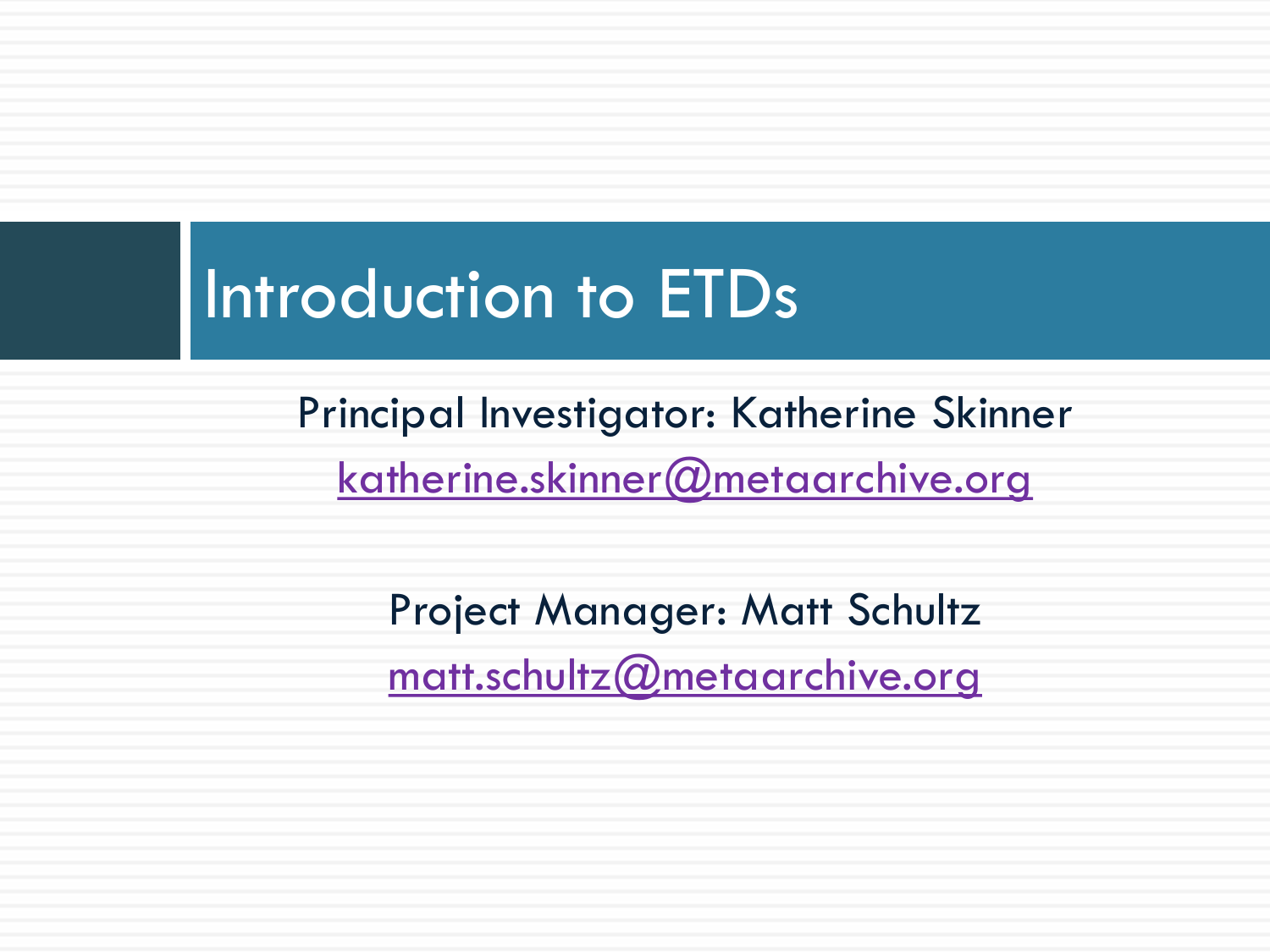### Introduction to ETDs & Guidance Docs

- Defining ETDs
- □ History of ETDs
- Stages of Development
- □ Interest Issues
	- Digitized vs. Born-Digital
	- **Outsourcing vs. In-House**
	- **E** Lifecycle curation & challenges
- Guide to the Guidance Docs
	- Background, purpose & overview
	- **How to read and use**

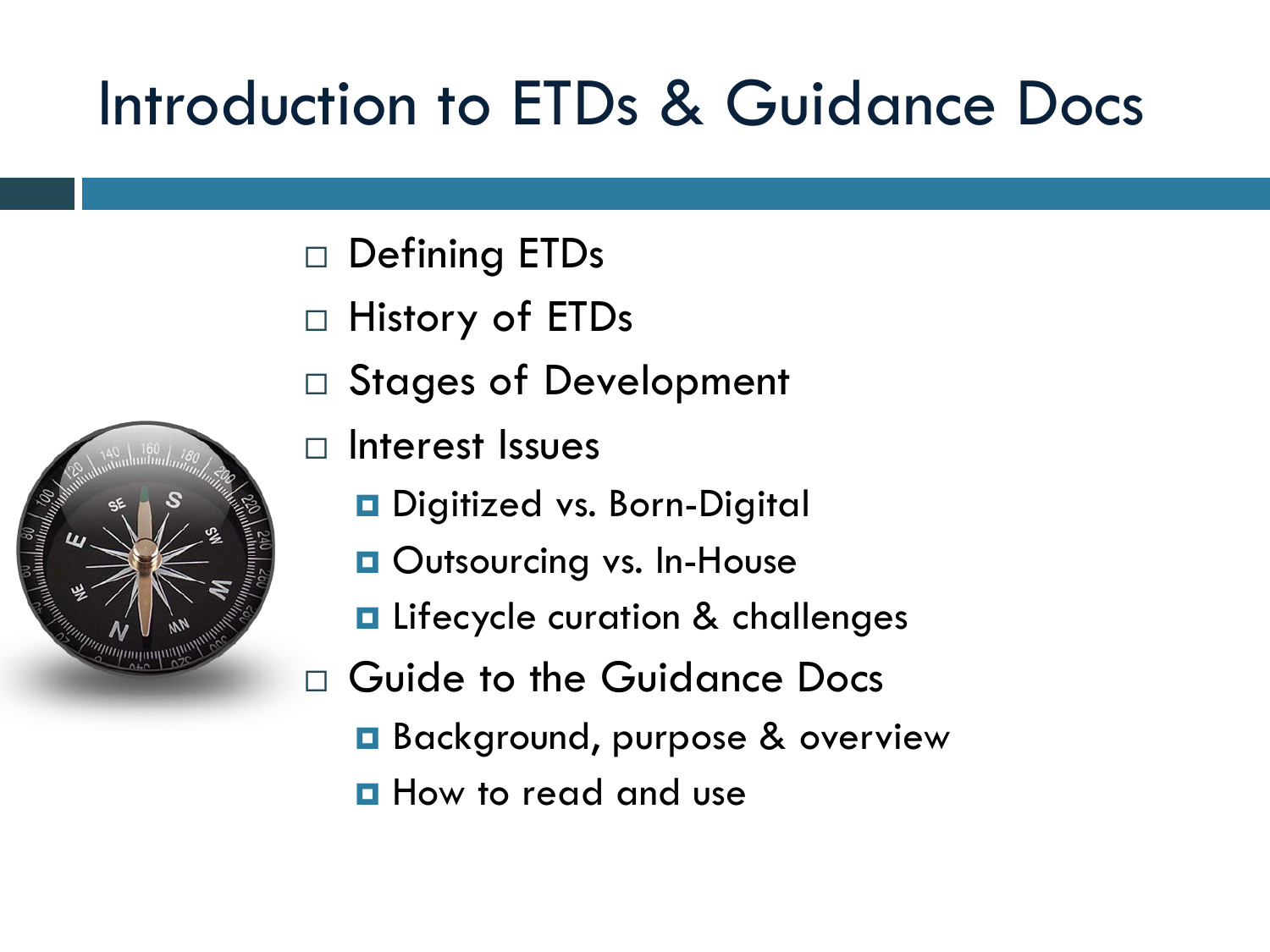# Options for ETD Programs

Steering Committee Chair: Martin Halbert [martin.halbert@unt.edu](mailto:martin.halbert@unt.edu)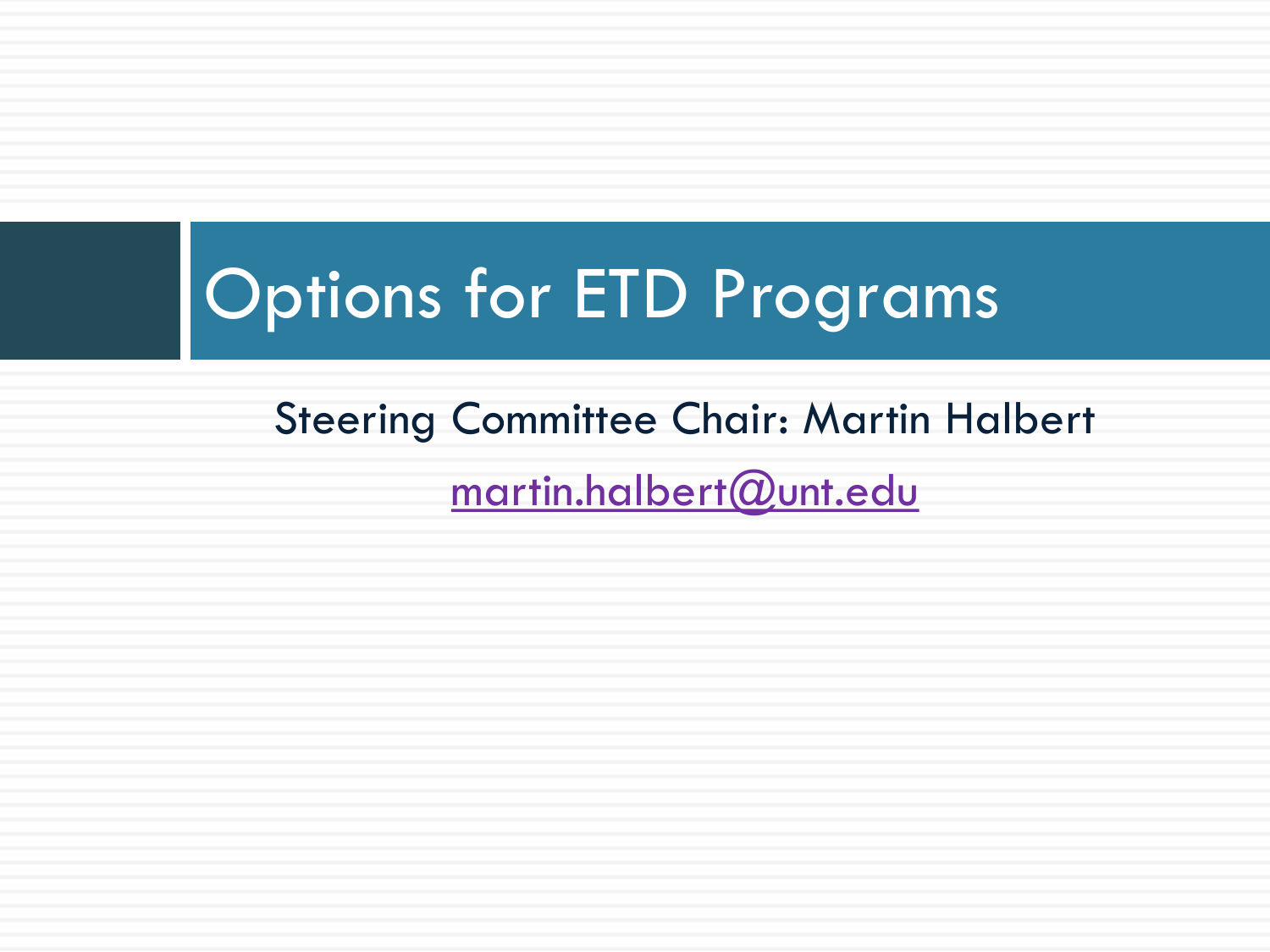# Options for ETD Programs

□ Serves as a basic guide for decisionmakers to key options in creating or overhauling an ETD service program



- Describes Option Pros and Cons
	- Restricted or Open Access?
	- **Implement a repository or lease a commercial** service?
	- **O** Where does responsibility fall?
- $\Box$  This document will reference and integrate all the other documents in the series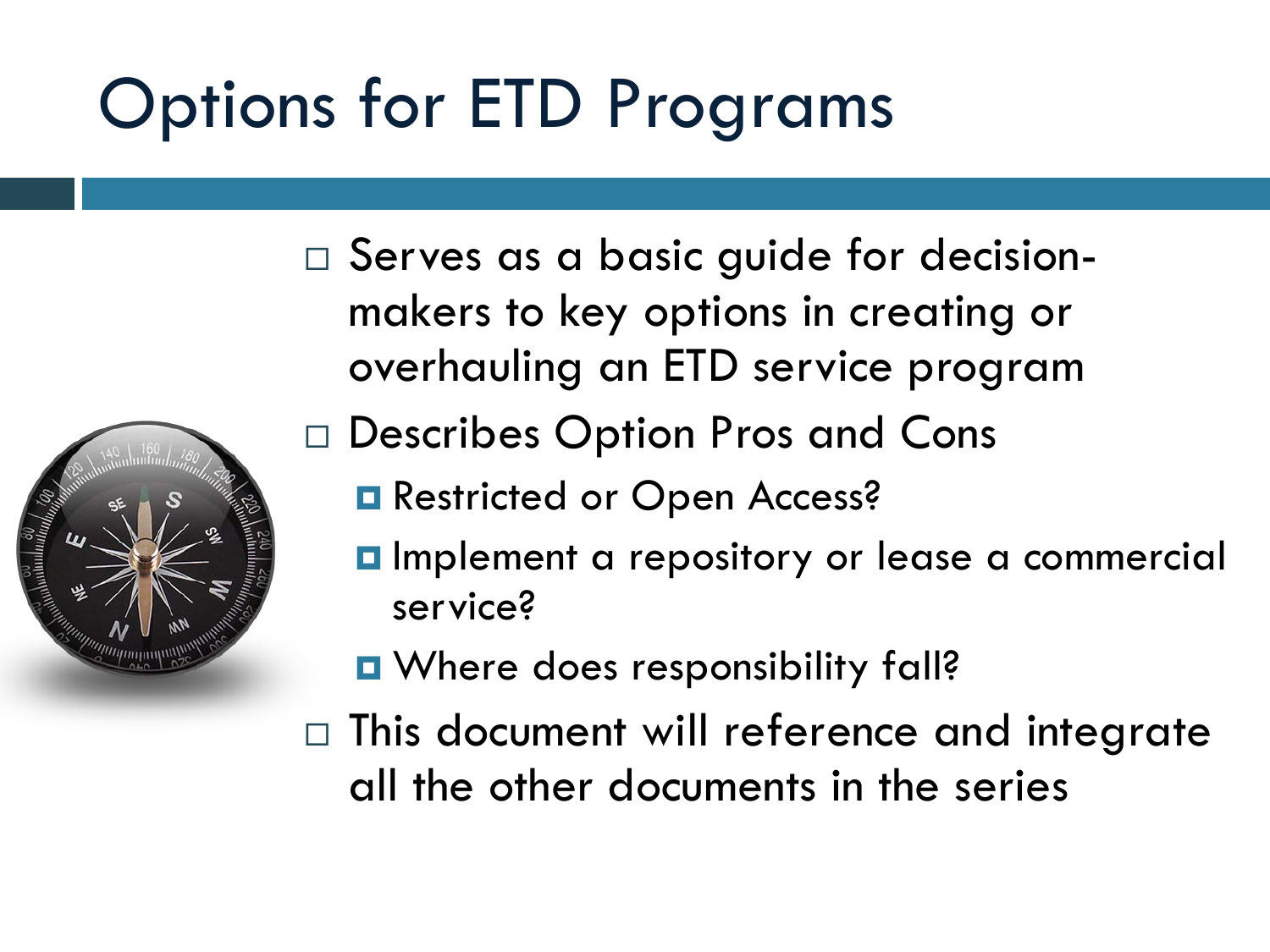# Implementing ETD Programs

Steering Committee Chair: Xiaocan (Lucy) Wang [xiaocan.wang@indstate.edu](mailto:xiaocan.wang@indstate.edu)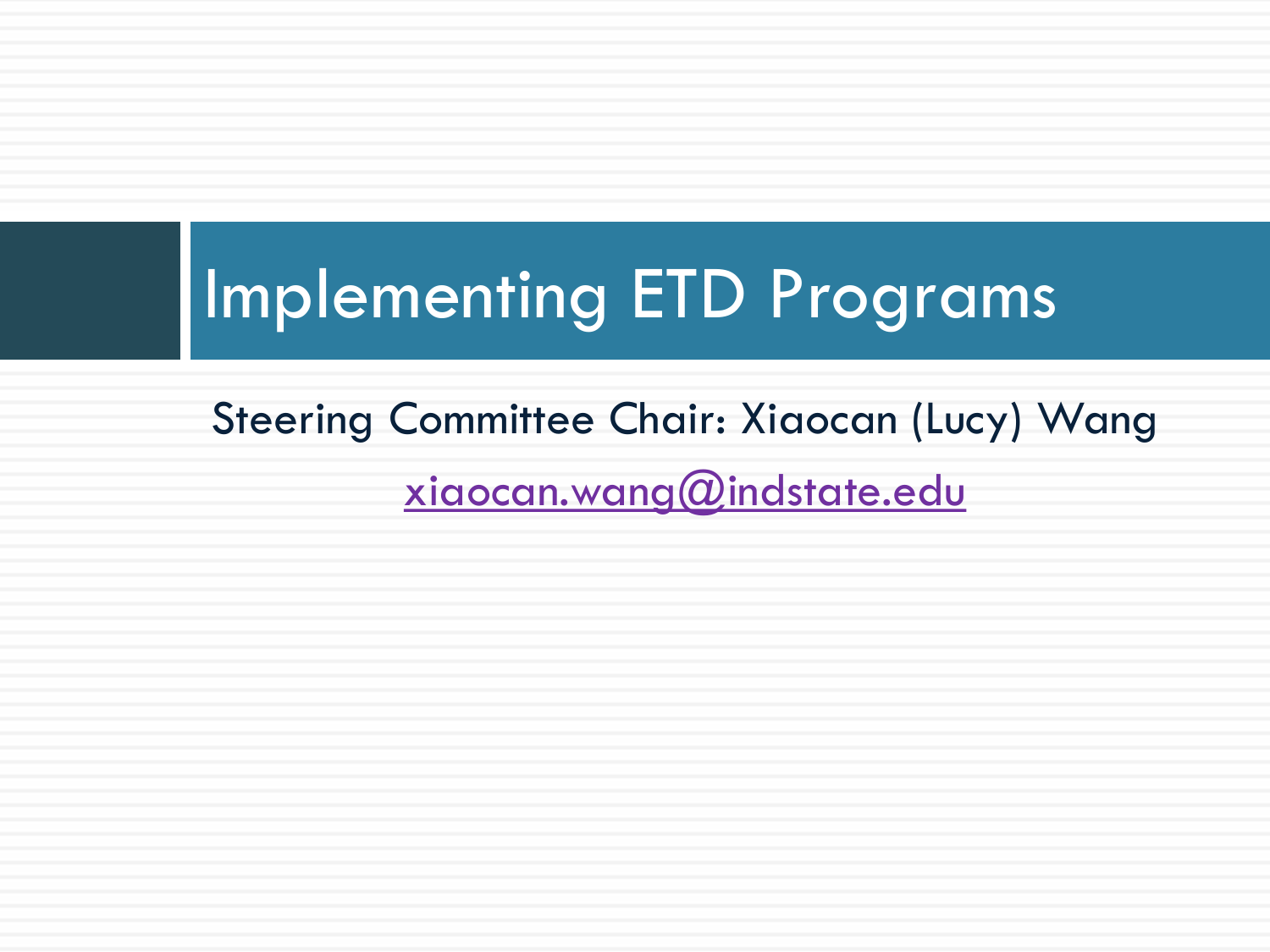# Implementing ETD Programs

- □ Types of Stakeholders:
	- $\blacksquare$  Internal
	- **External**
- 
- Roles and Responsibilities:
	- **Program Planning**
	- **D** Program Implementation
		- **Execution, Submission, and Ingest**
		- Access
		- **Archiving and Preservation**
	- **Program Assessment**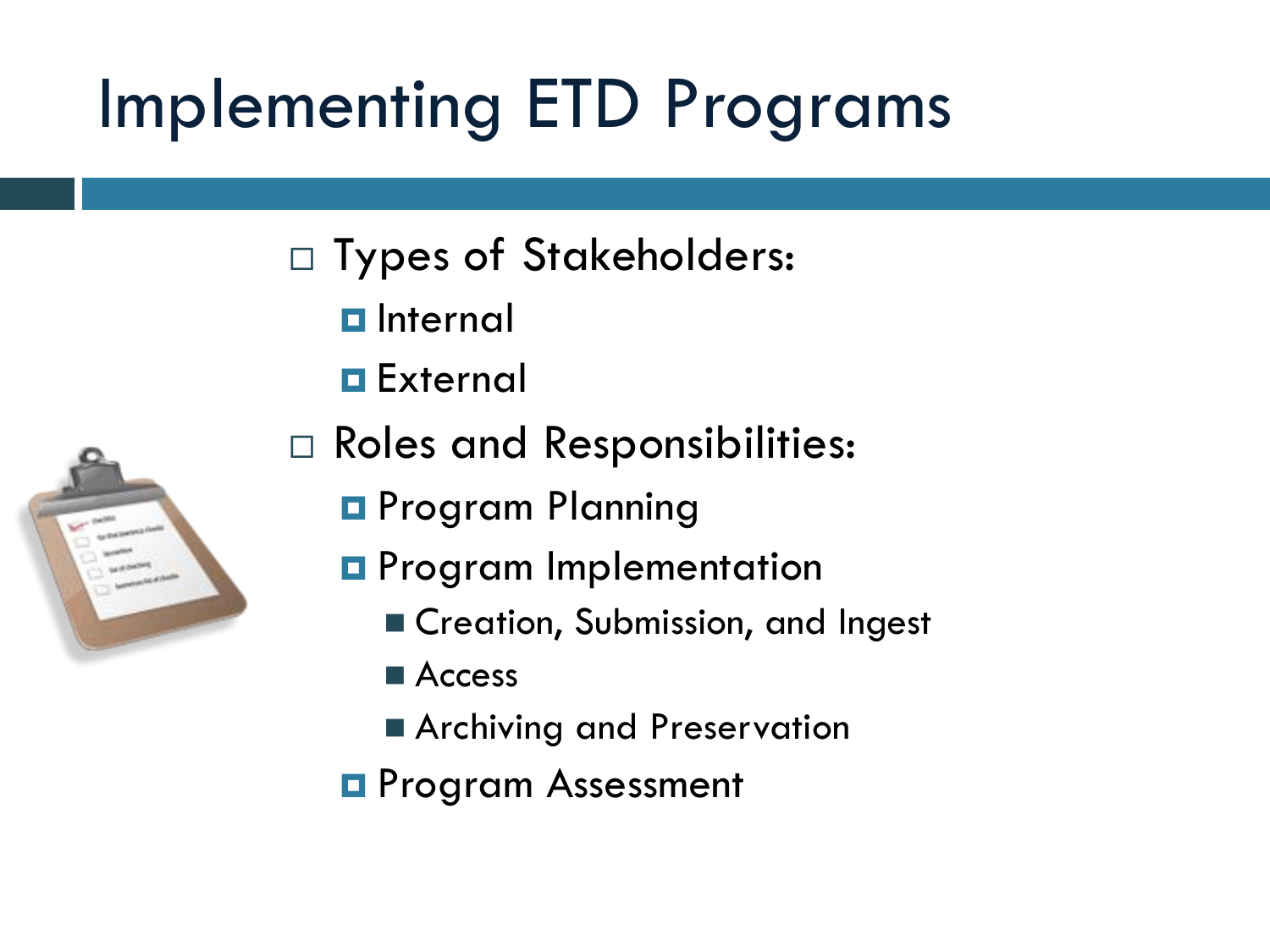Formats, Complex Content Objects, and Format Migration Scenarios for ETDs

Steering Committee Chair: Bill Donovan [bill.donovan@bc.edu](mailto:bill.donovan@bc.edu)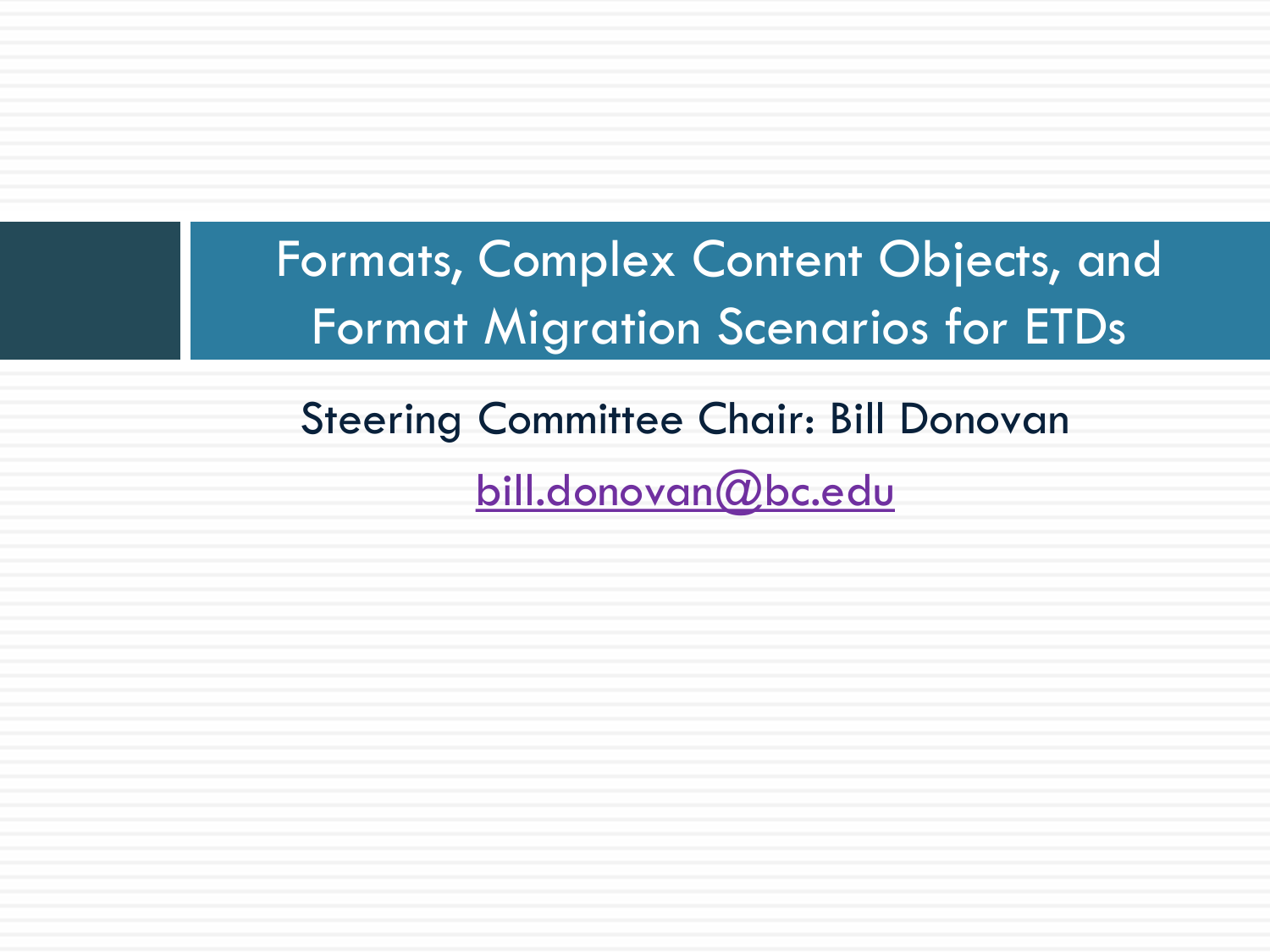Formats, Complex Content Objects, and Format Migration Scenarios for ETDs

#### $\Box$  ETD formats issues and considerations

- **D** Complex multimedia content objects
- Metadata
- $\blacksquare$  Hyperlinks
- **Research data**



#### Guidance for what format to be used

- Text
- $\Box$  Images
- Audio
- Video
- **D** Others

#### Format migration scenarios

- **D** Versioning
- $\blacksquare$  Fixity checking
- **D** Migration from one repository or system to another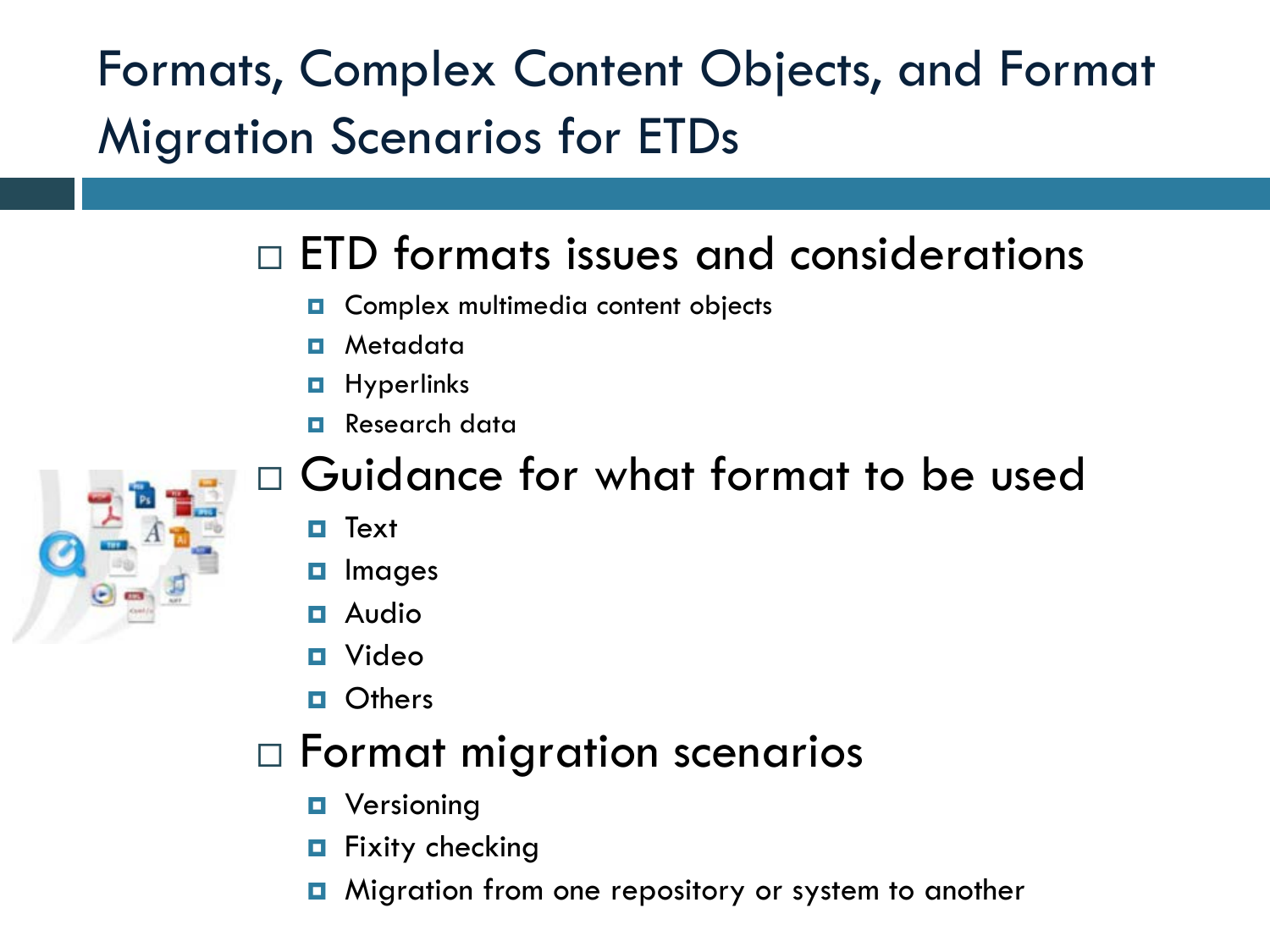### Media-specific file formats

| media       | authoring software | original format(s)  | open format(s) | comments                   |
|-------------|--------------------|---------------------|----------------|----------------------------|
| text        | Microsoft Word     | .doc.docx           | .pdf           | PDF version 1.7 is an ISO  |
|             |                    |                     | (version 1.7)  | standard, thereby making   |
|             | LaTeX              |                     |                | it effectively non-        |
|             |                    | .tex                |                | proprietary. See           |
|             |                    |                     |                | Appendix A below. For      |
|             |                    |                     |                | archival purposes,         |
|             |                    |                     |                | a PDF file should have no  |
|             |                    |                     |                | security features enabled, |
|             |                    |                     |                | and should have all of its |
|             |                    |                     |                | original fonts embedded    |
|             |                    |                     |                | (as a subset).             |
| images      | Adobe Photoshop    | .psd                | .tif .jp2      | A small amount of          |
|             |                    |                     |                | compression applied by     |
|             |                    |                     |                | JPEG2000 can be            |
|             |                    |                     |                | "visually lossless", and   |
|             |                    |                     |                | may be acceptable for      |
|             |                    |                     |                | archival purposes.         |
| audio       |                    | .mp3, .aif, .m4 $a$ | .wav           |                            |
| video       |                    |                     | mp4            | Further details at         |
|             |                    |                     | .avi           |                            |
| spreadsheet | Microsoft Excel    | .xls .xlsx          | .ods           | See ODF (open document     |
|             |                    |                     |                | format)                    |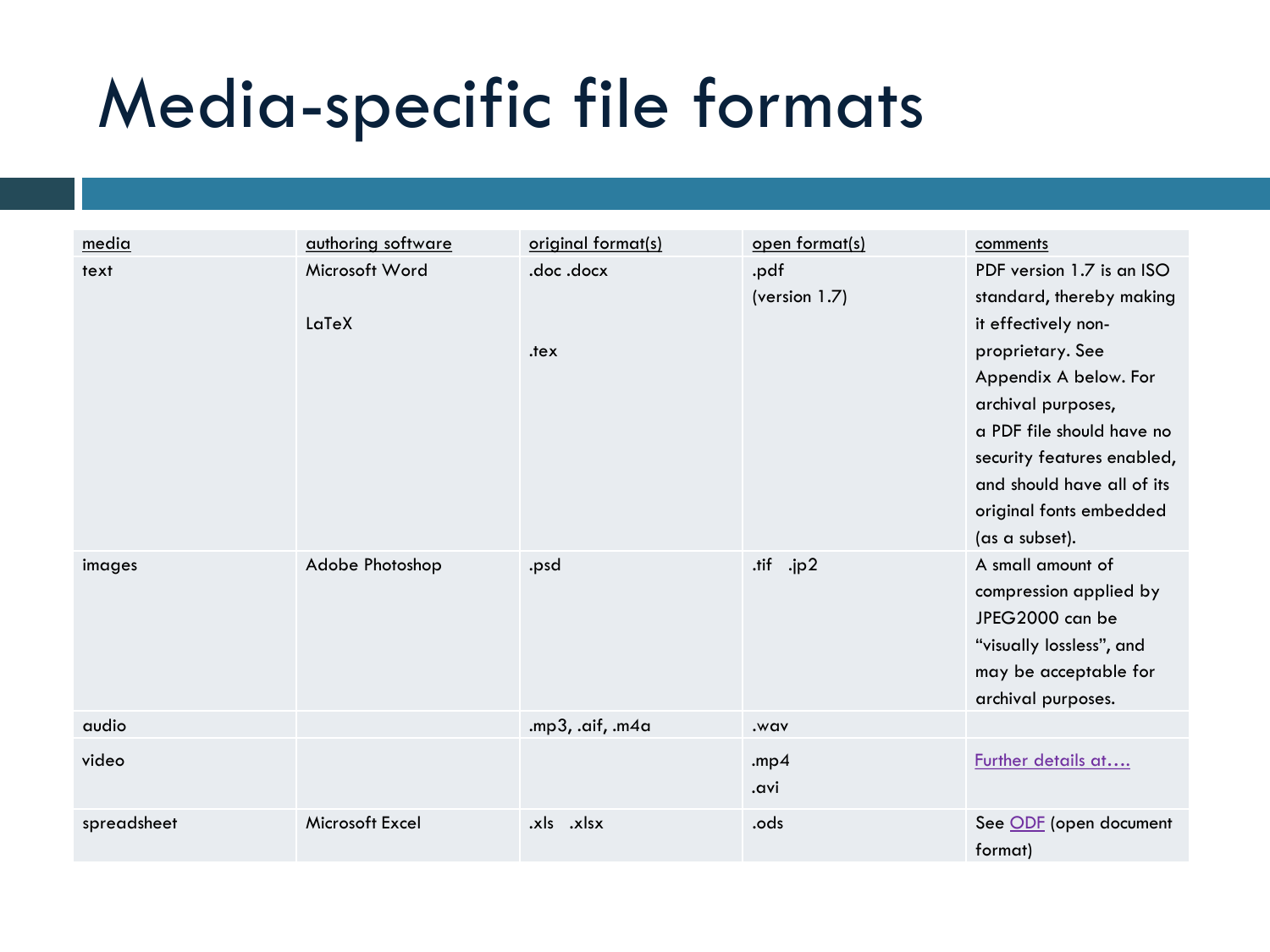### Metadata & Lifecycle Event Record-Keeping for ETDs

Steering Committee Chair: Daniel Gelaw Alemneh

Daniel.Alemneh@unt.edu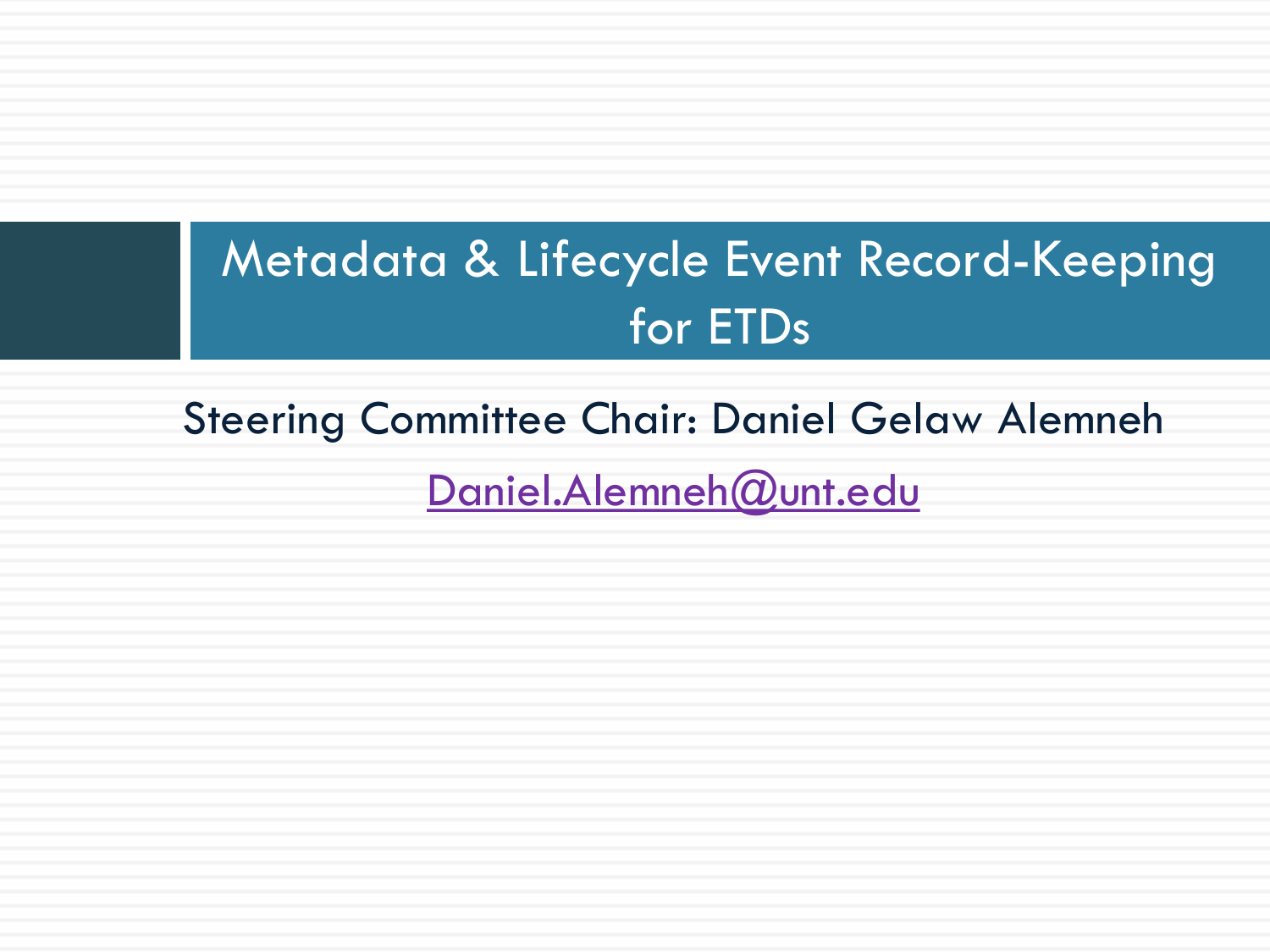### Metadata & Lifecycle Event Record-Keeping for ETDs

### Overview of ETDs practices

**□** Repository platforms, tools, standards, and guidelines

#### Metadata for ETDs lifecycle management

- **□** Supporting Graduate students (restriction, embargoes)
- **Q** Supporting Graduate Schools (submission requirements,)
- Facilitating access, use, reuse, copyright management, and preservations activities

#### $\Box$  Issues and considerations

- What information needs to be captured? When?
- Who creates metadata?
- **Quality assurance mechanisms**

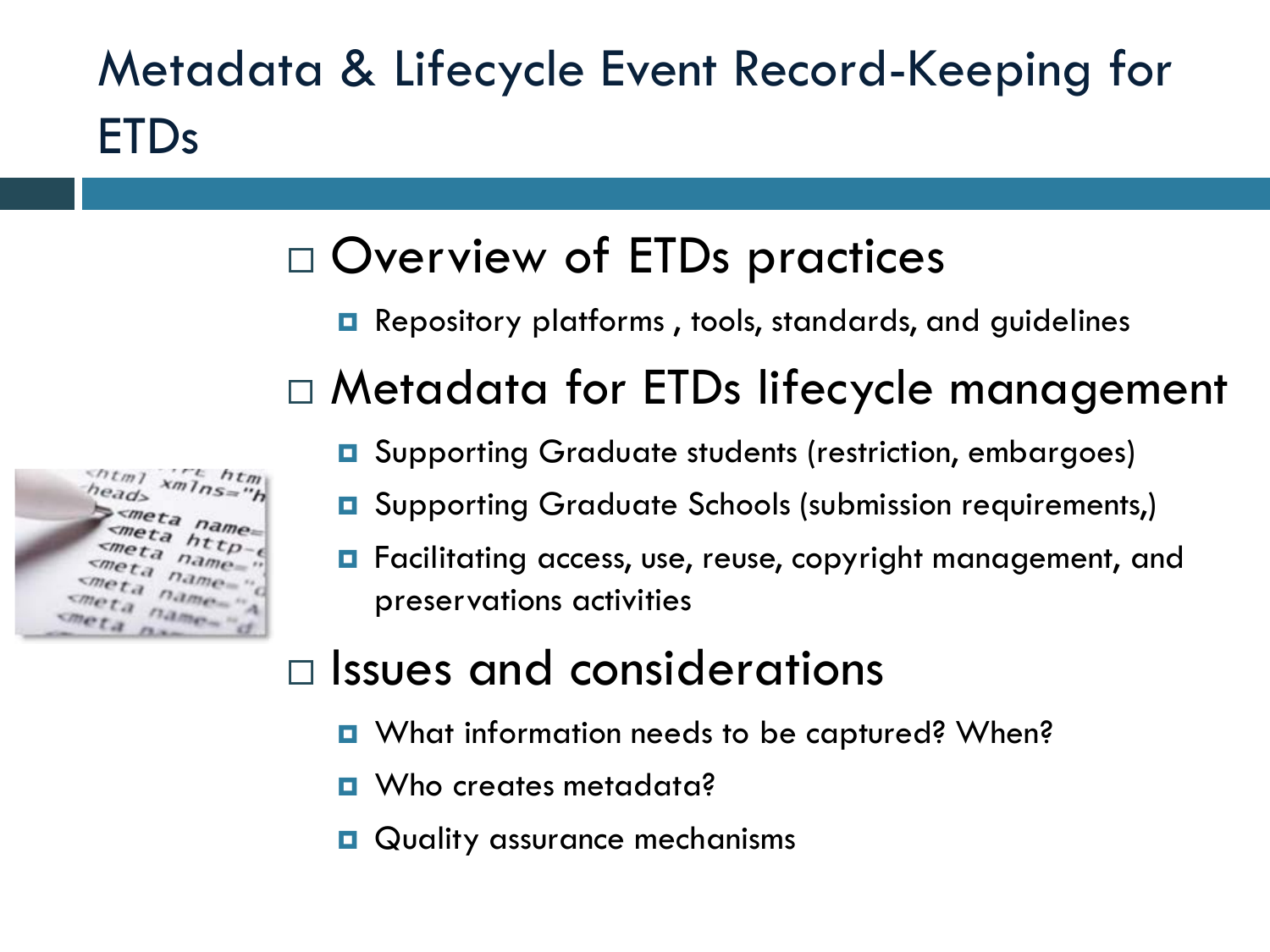#### Collecting Usage Metrics & Demonstrations of Value for ETD Programs

Steering Committee Chair: Yan Han

[hany@u.library.arizona.edu](mailto:hany@u.library.arizona.edu)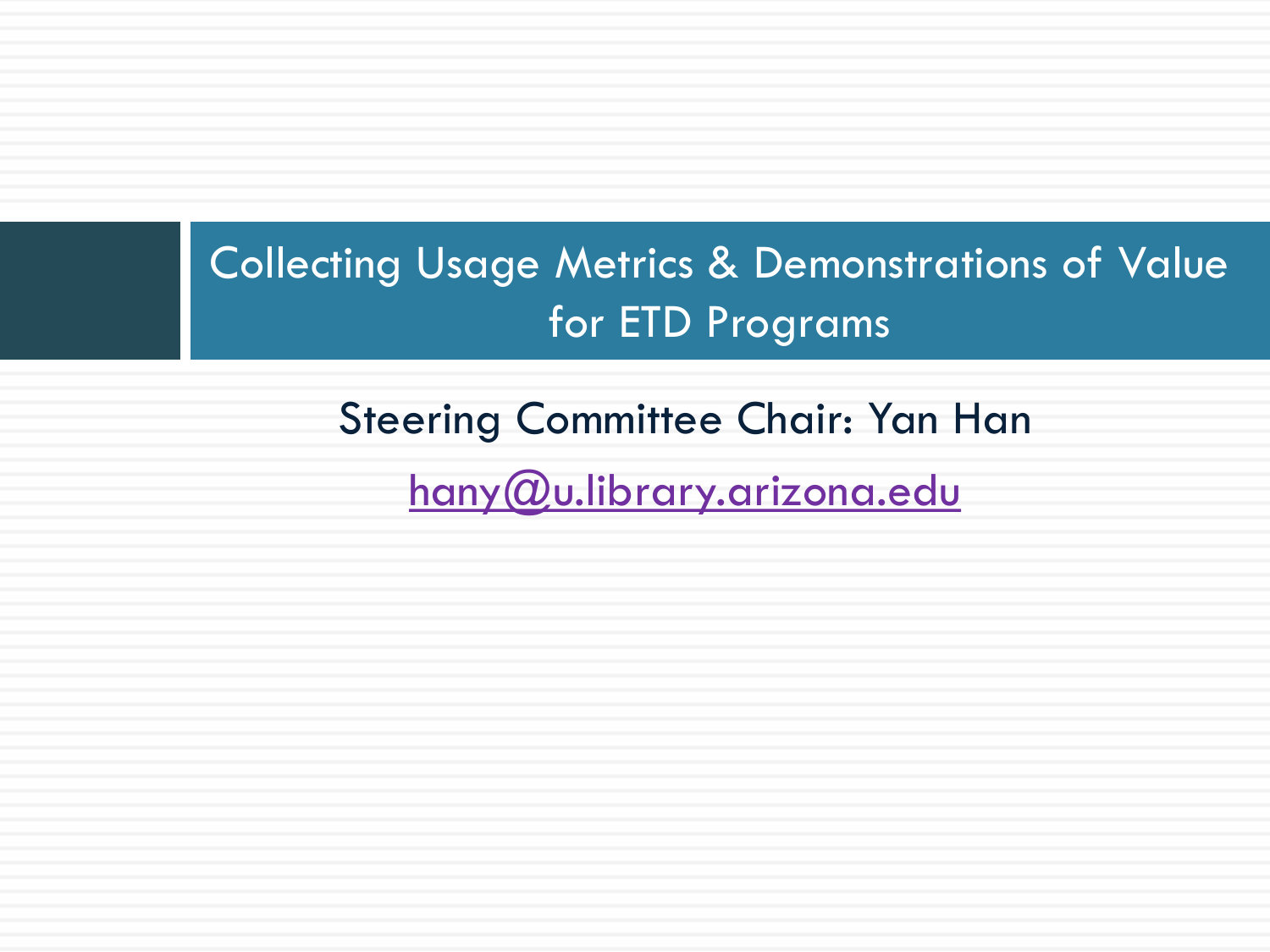Collecting Usage Metrics & Demonstrations of Value for ETD Programs

### Collecting Usage Metrics

- **Quantitative approaches**
- **Qualitative approaches**
- □ Demonstrating ETD value in terms of:
	- Benefits to scholarly communications
	- $\blacksquare$  Benefits to university
	- **B** Benefits to students
- Evaluation and use of data
	- **Q** Analysis and interpretation of statistics
	- **O** Comparisons with other collections (licensed, open access, etc.)

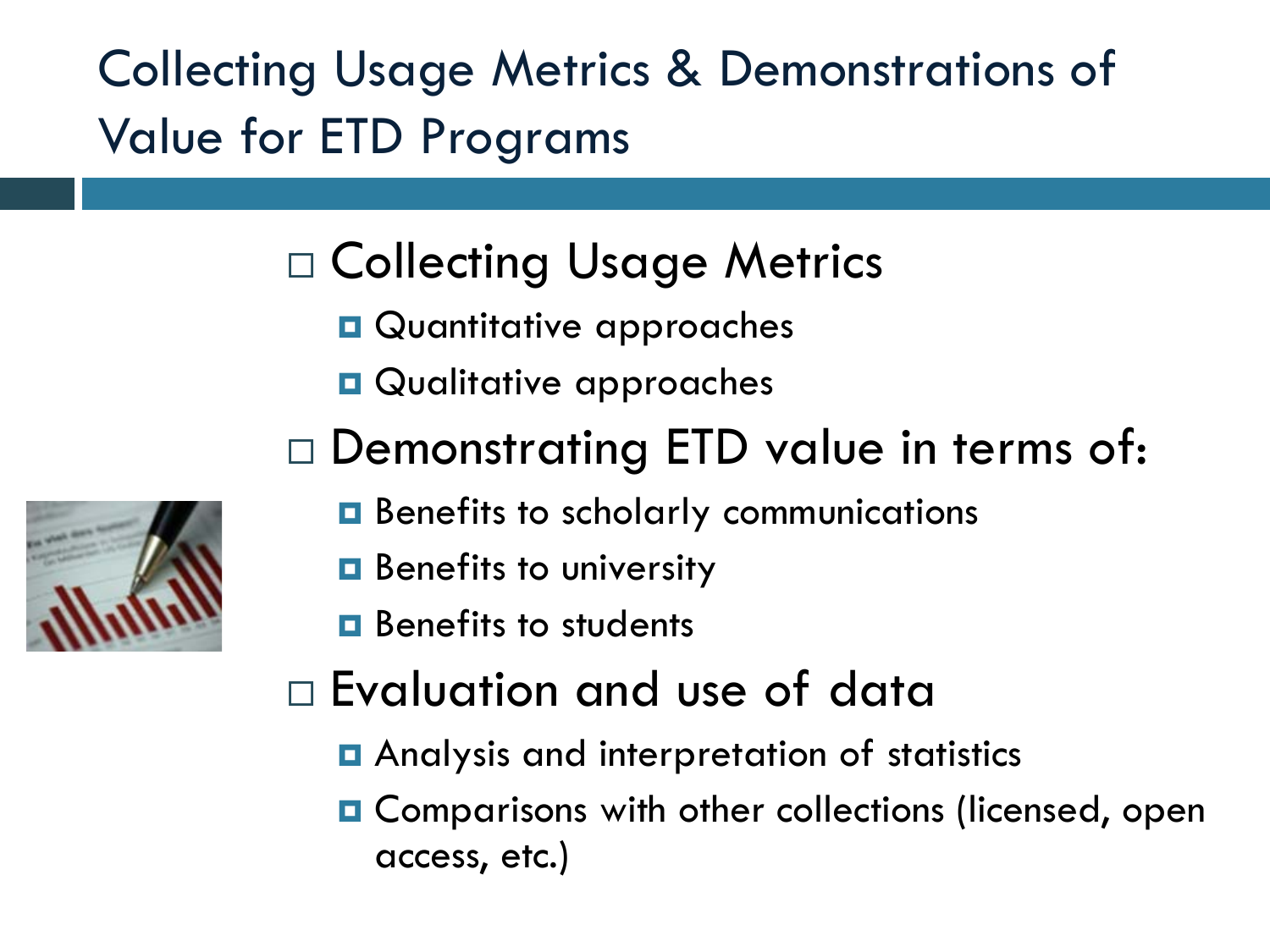#### ETD Program Cost Estimation and Planning

#### Steering Committee Chair: Gail McMillan [gailmac@vt.edu](mailto:gailmac@vt.edu)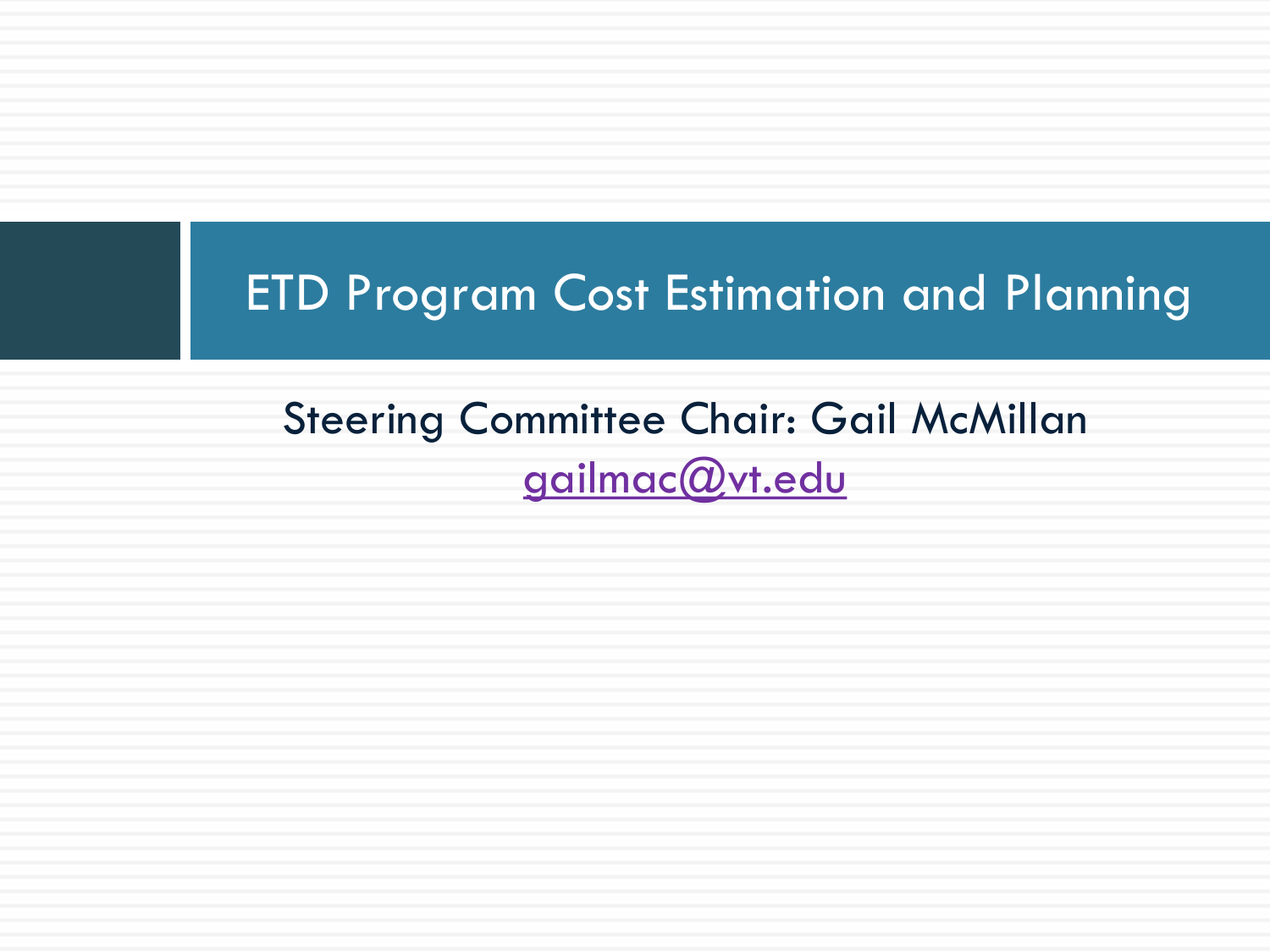### ETD Program Cost Estimation and Planning

- $\Box$  Overview of the costs of the entire life cycle of ETDs
	- **□** cost components in the initial (i.e., set up) stages of operation,
	- **D** during the early stages of development, over a yearly time frame
- $\Box$  Context and costs associated with the full range of ETD initiatives
	- born digital vs. digitization of analog
	- **□** new (i.e. initial set up) vs. an existing initiative,
	- **u** university-wide vs. a single university unit strategy.
- Anticipated Expenses
	- Putting the process (submission, approval, access: SOP) in place
	- **□** Maintenance for ensuring the long-term access

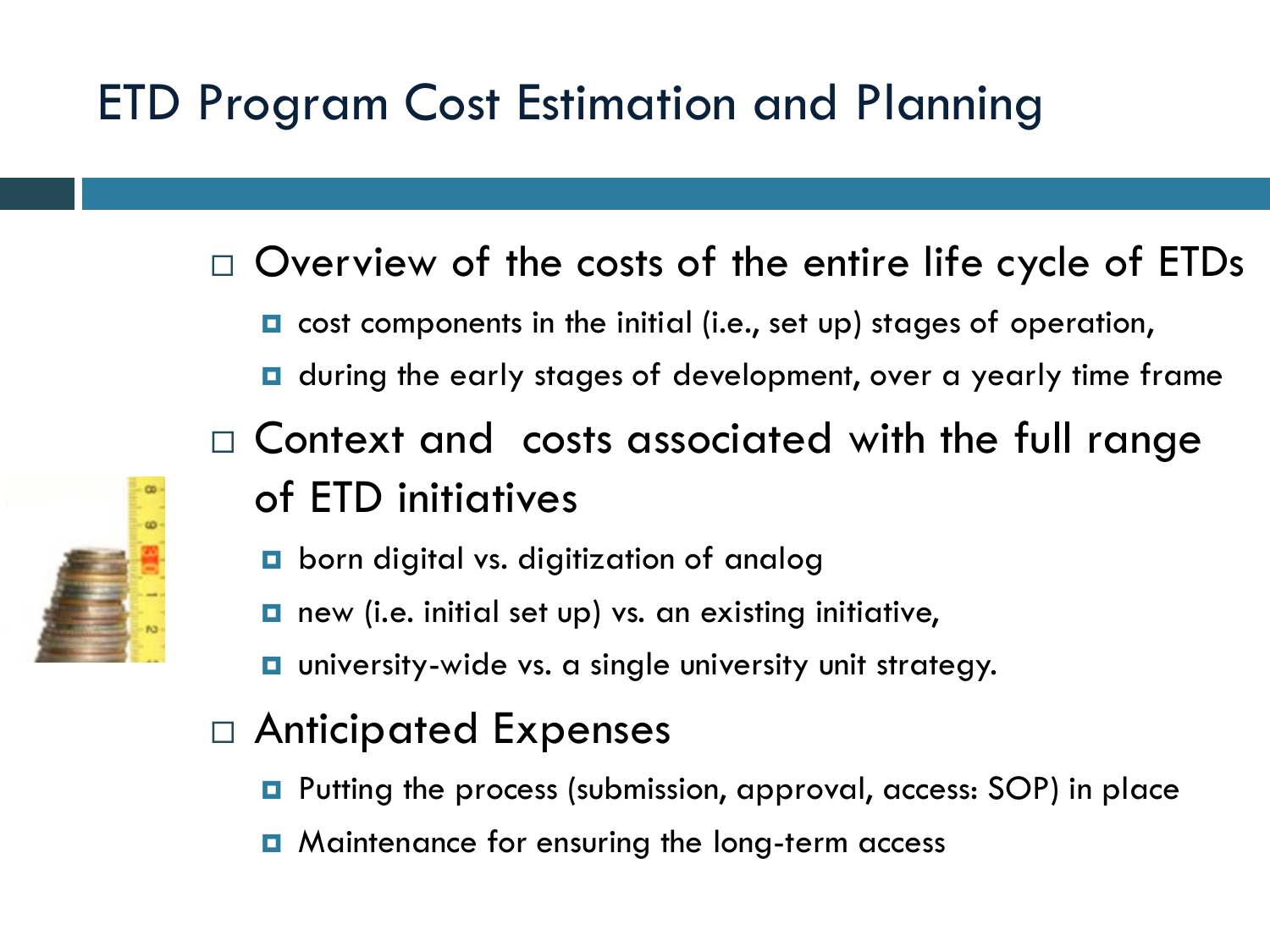### Access Levels and Embargoes

Steering Committee Chair: Geneva Henry [ghenry@rice.edu](mailto:ghenry@rice.edu)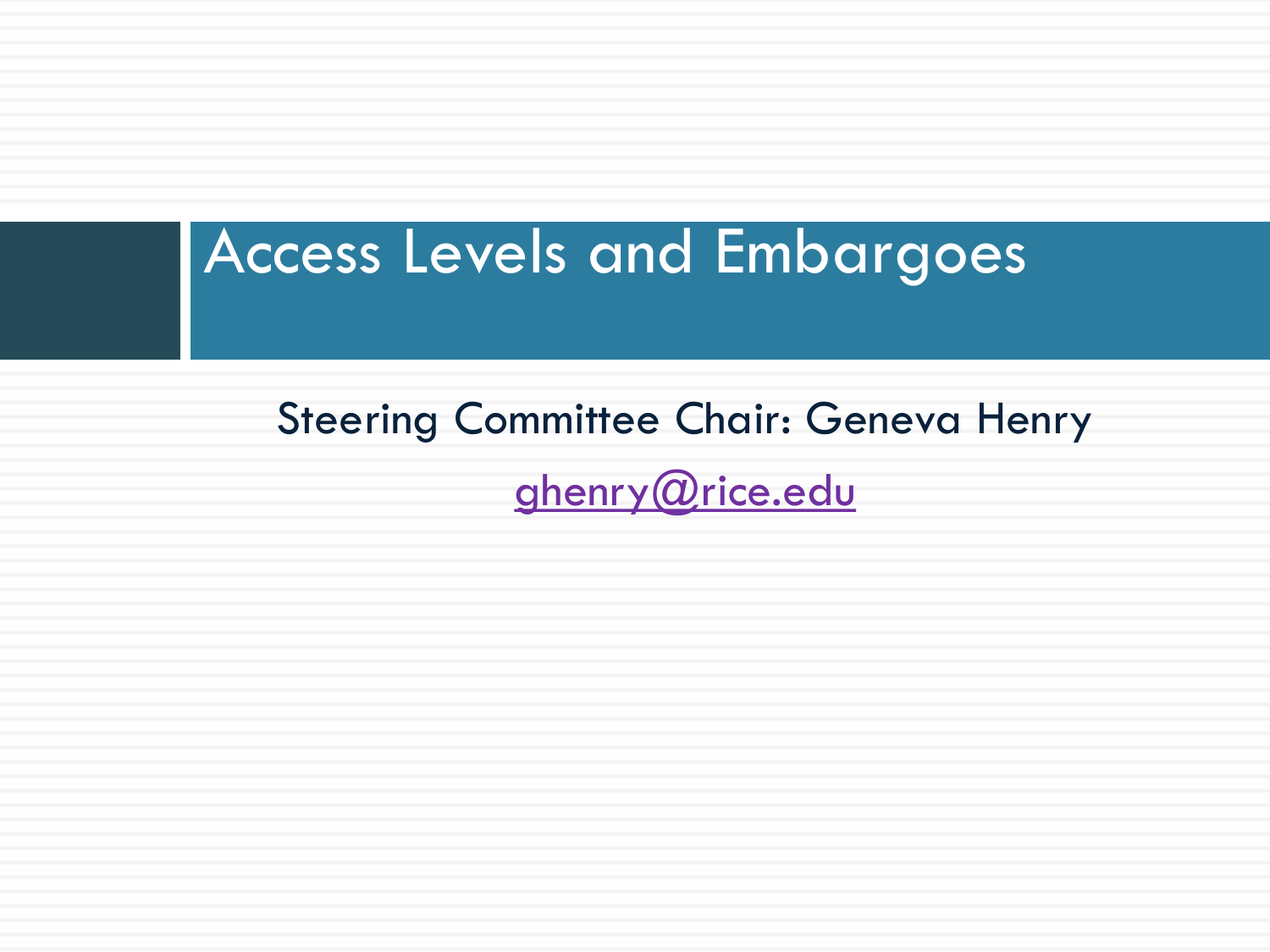### Access Levels and Embargoes

- □ What are access restrictions for ETDs?
	- **Embargoes**
	- **Restricted access based on permissions**
- □ Why restrict access?
	- **B** A multitude of reasons given
	- **n** Need to understand policies and consistency in applying them
- $\Box$  How are access restriction decisions made and enforced?
	- **Look at whether or not decisions are on a case-** by-case basis or based on general policy
	- **u** Understand how enforcement occurs and what notification, if any, there is upon release

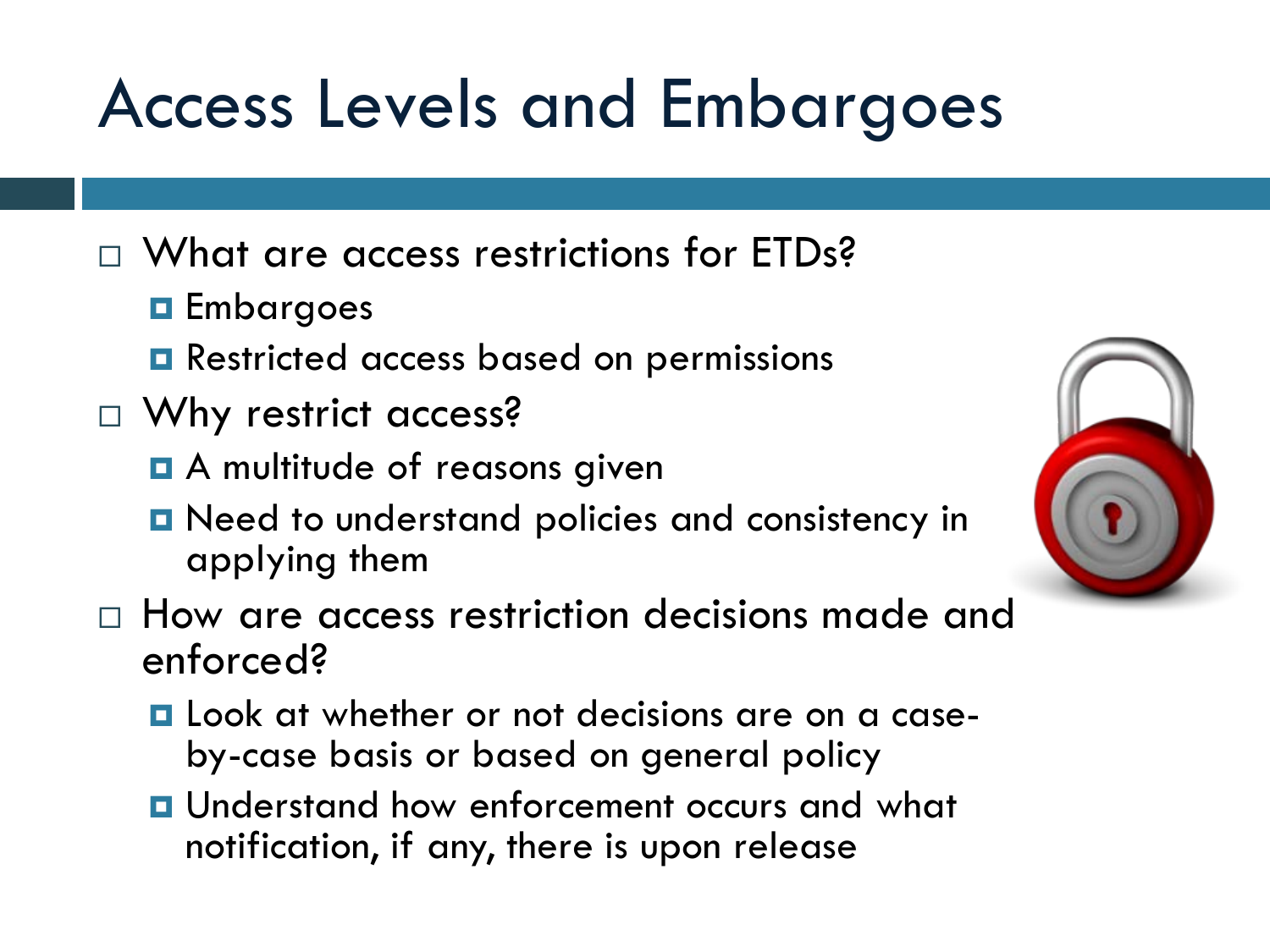### Copyright Issues and Fair Use

### Steering Committee Chair: Patricia Hswe phswe@psu.edu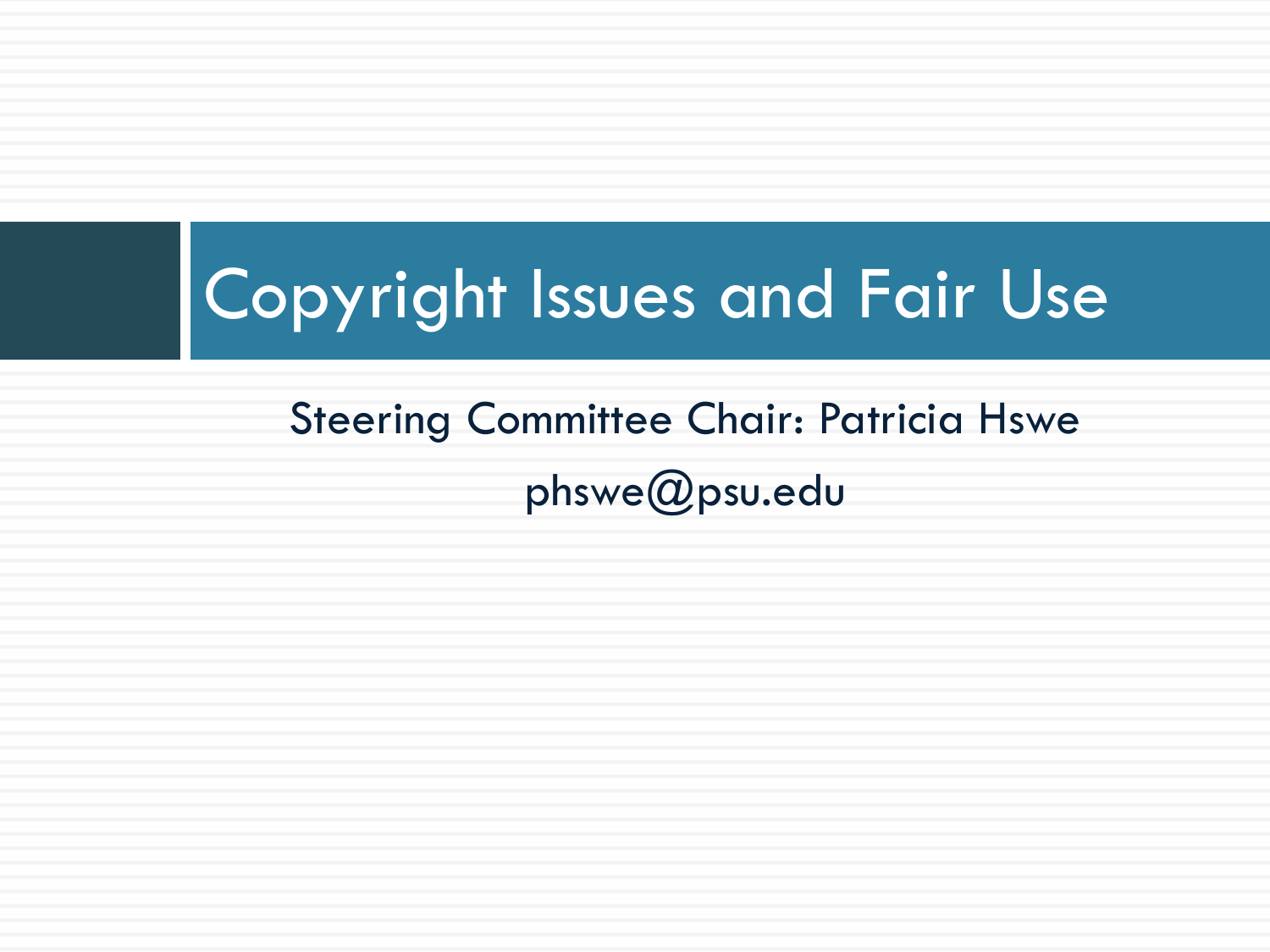# Copyright Issues and Fair Use





- □ Overview of ETD copyright and fair use
	- **D** What can be copyrighted and what is not copyright protected?
	- **D** International copyright considerations
- □ Who provides copyright and fair use guidance?
	- **D** Graduate students need to know who to consult with on these issues
	- **I** Is the guidance for students, their advisors?
- $\Box$  What are the institution's policies regarding intellectual property rights?
	- Do student's own their copyright or does the university?
	- **E** Are there funder mandates impacting the copyright? Publisher concerns?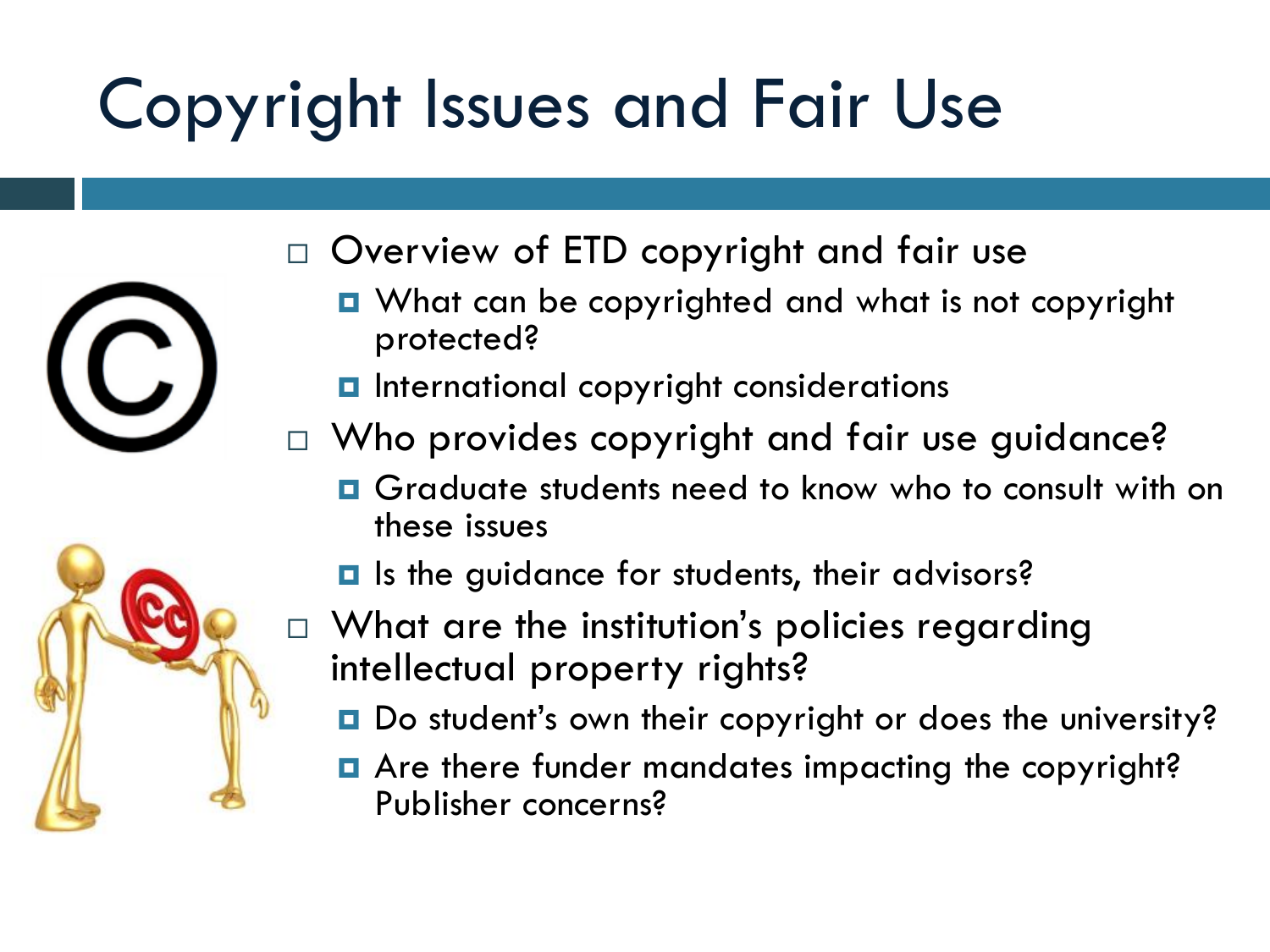# Lifecycle Management Tools

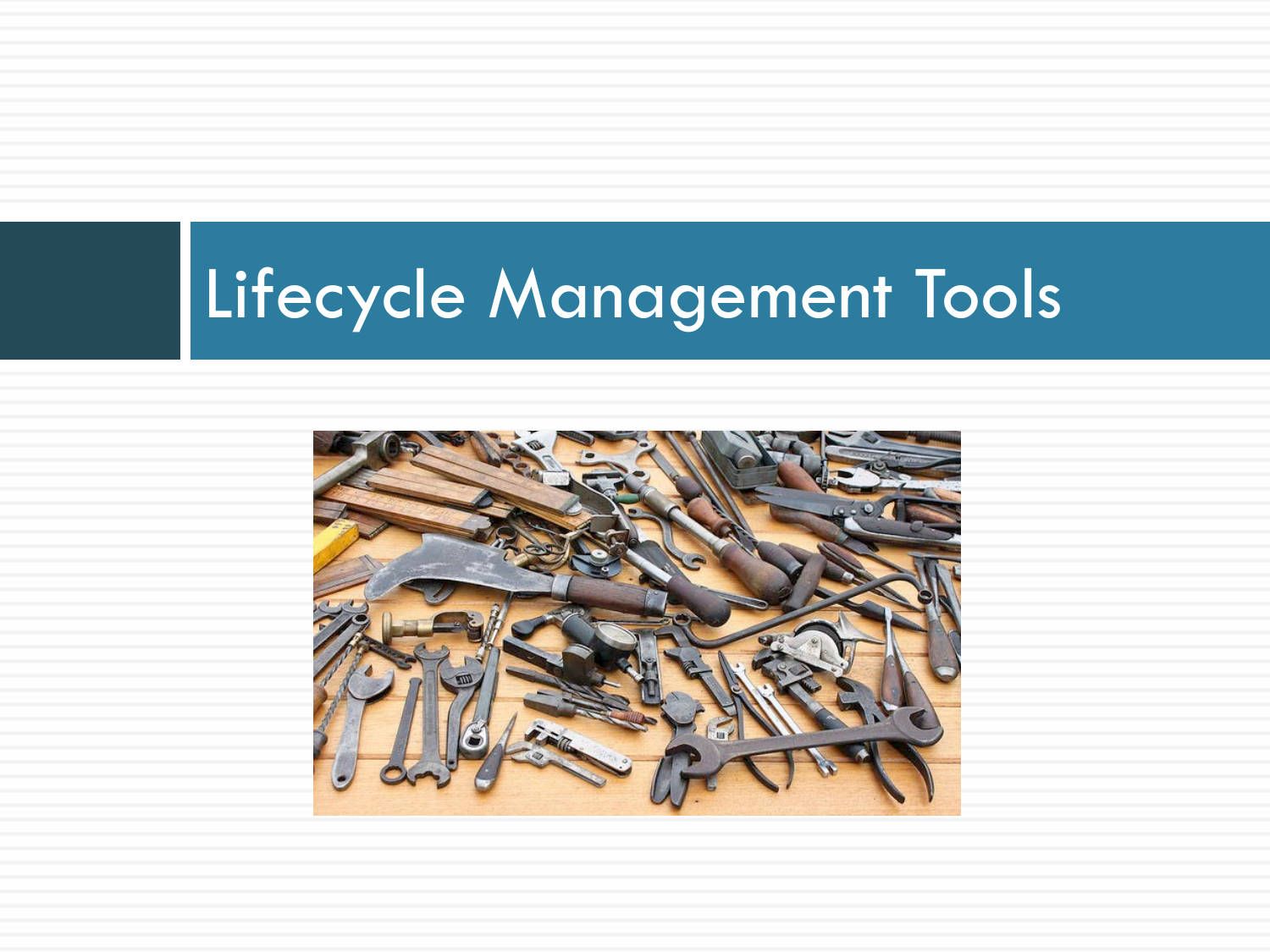### Lifecycle Management Tools

- Deliverable: Develop and disseminate a set of software tools to address specific needs in managing ETDs throughout their lifecycle
- Created as completely modular micro-services
	- **O** Single-function standalone services
	- **□ Can be used alone; or**
	- **Incorporated into larger repository systems**
- □ Pioneered by CDL & Library of Congress
	- **D** Now being used by UNT, UKY, Penn State, Chronopolis & MetaArchive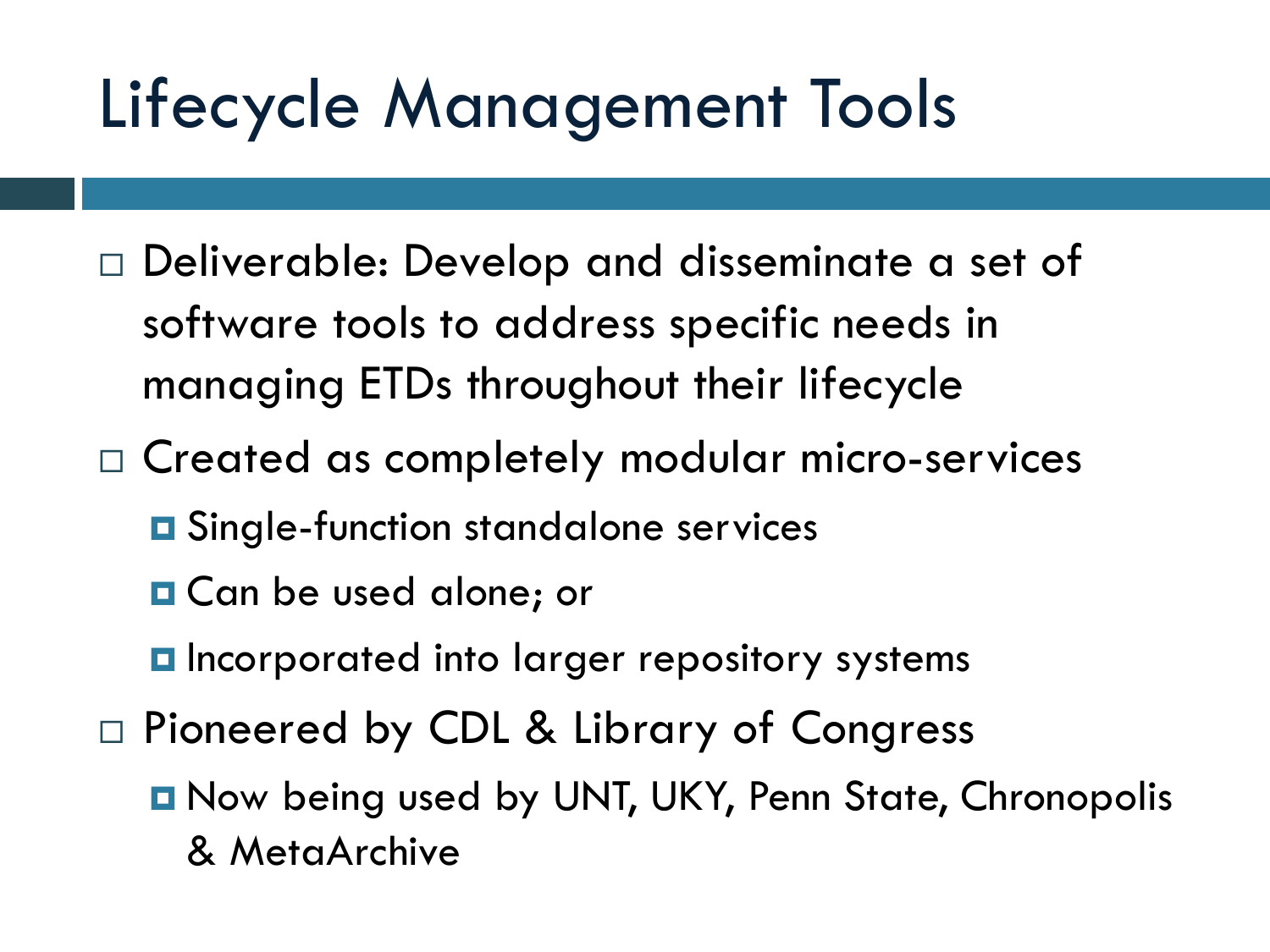# Lifecycle Management Tools

- □ ETD Format Recognition Service
	- Accurate identification of ETD component format types
- PREMIS Metadata Record-Keeping Service
	- **O** PREMIS Event semantic units to track a set of transitions in the lifecycle of particular ETDs
- □ Virus Checking Service
	- **O** Check ETD component files using ClamAV, etc.
- $\Box$  Digital Drop Box
	- **□** Deposit ETDs via a webform & gather requisite submission information
- Plagiarism Tool (under consideration)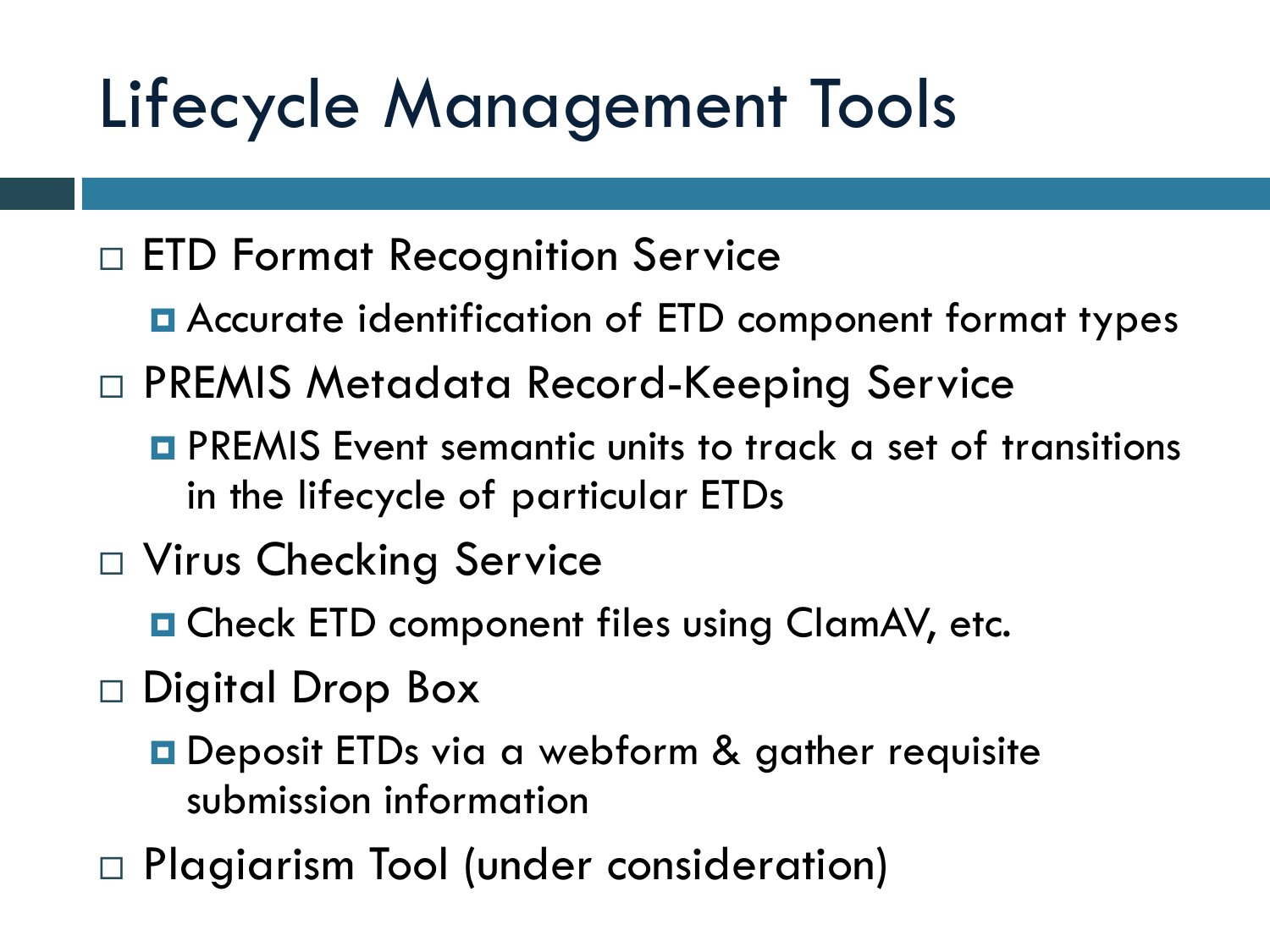# Summary and Directions



©Jiri Moucka \* illustrationsOf.com/217504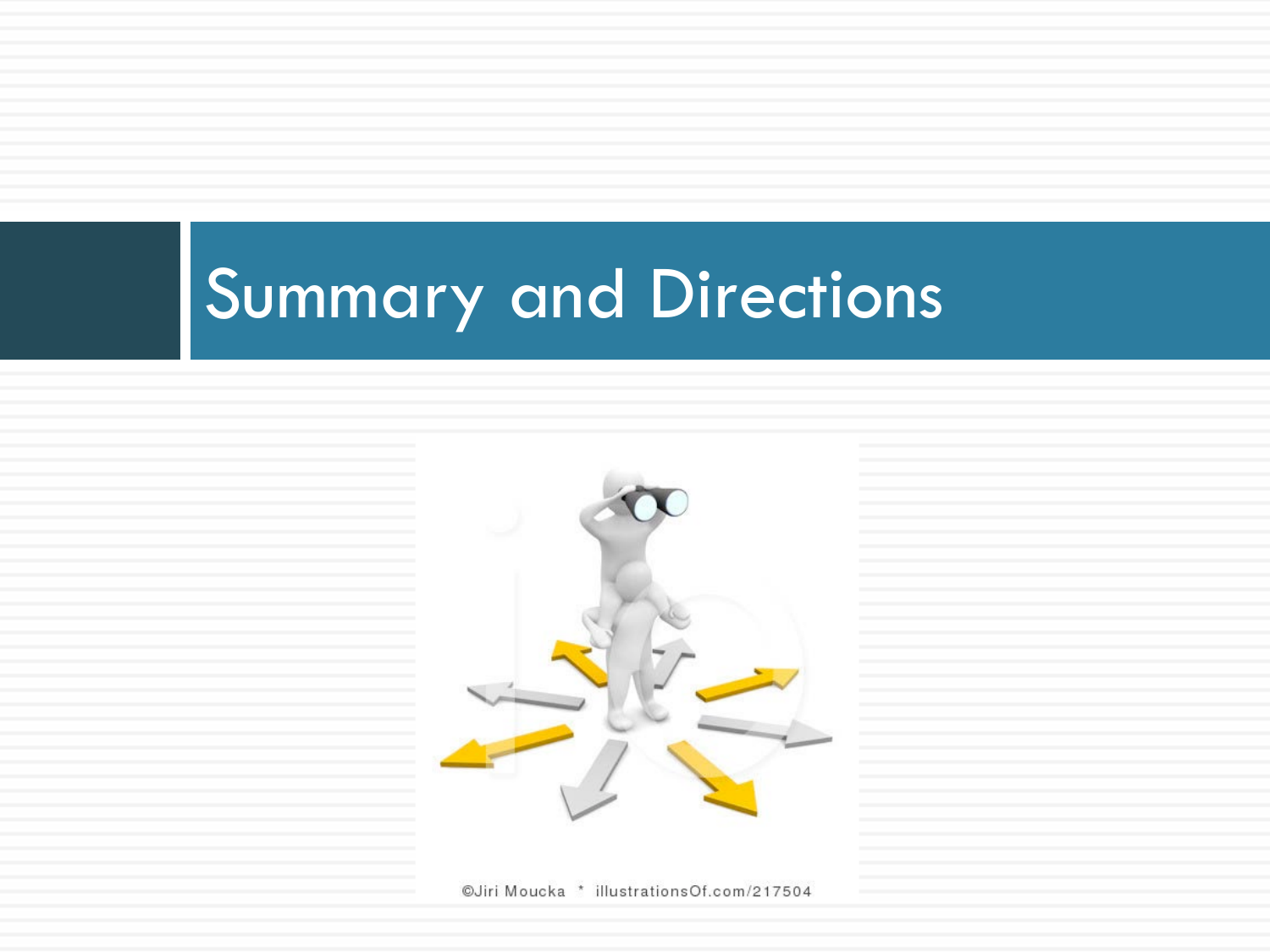# Summary



- $\Box$  Project completion scheduled for end of 2013
	- **D** Nine guidance documents will be produced
	- **E** Educational Materials and Workshops
	- **□** Software tools for Lifecycle Management
- Workshop at International ETD conference in Lima, Peru in September:

<http://www.etd2012.edu.pe>

 $\Box$  Training materials will be available in 2013, including workshop syllabi, training handouts and exercises and PowerPoint presentations